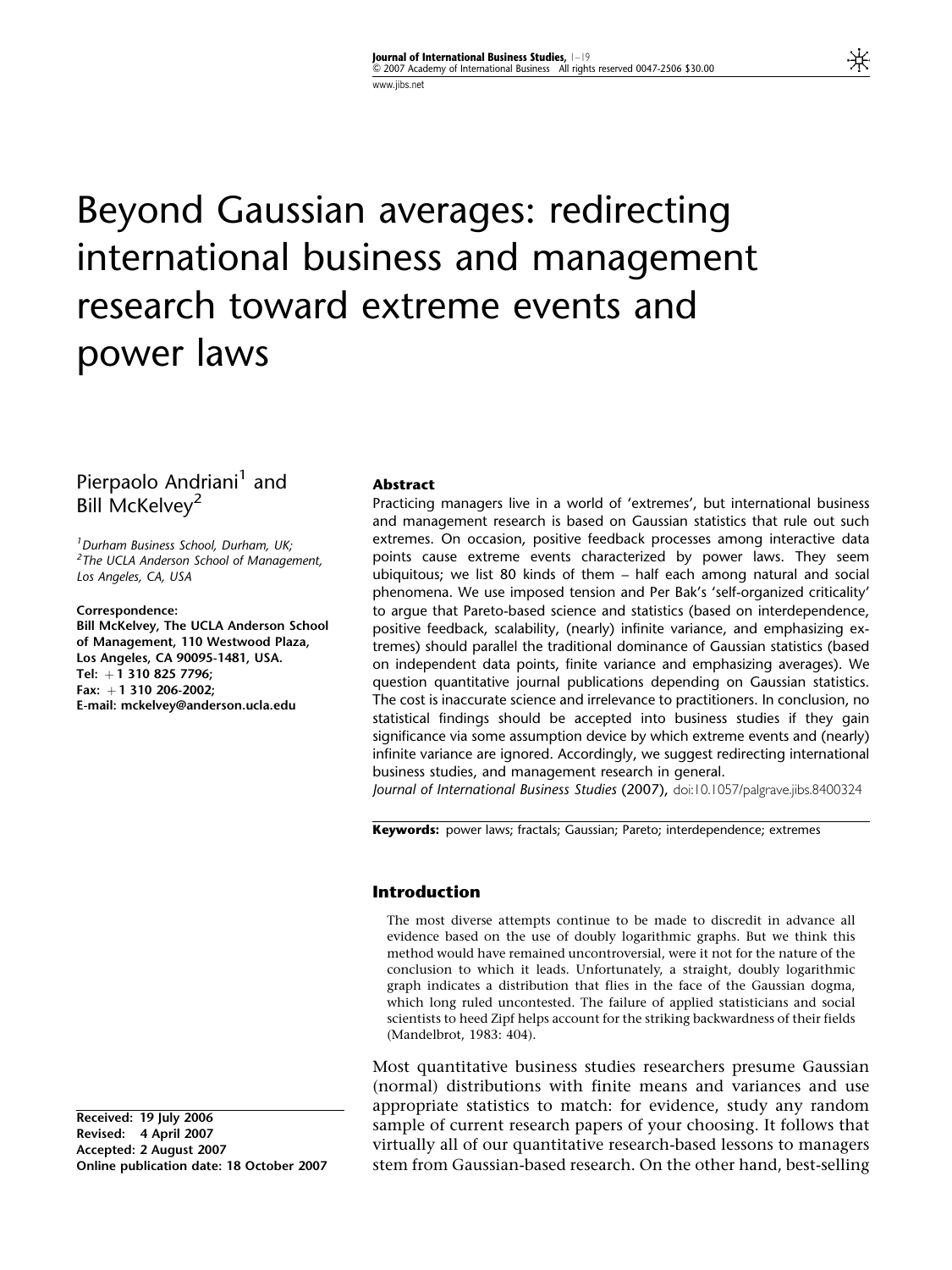books such as In Search of Excellence, Salim Group, Control Your Destiny..., The Challenger Disaster, Hidden Value, Good to Great, What Went Wrong at Enron, Strategy is Destiny: 'Tangento' en Parmalat? and Boeing vs Airbus,<sup>1</sup> are case studies of rare and/or extreme events – organizations that are extremely good or associated with disasters. The cases we use in our classrooms are almost always cases about very good or bad firms; they are seldom, if ever, about 'average' firms.

Could it be that findings from journal articles legitimated by statistical significance based on Gaussian assumptions and statistics are mistaken, and the derived advice to managers is at odds with reality? We believe the time has come to work toward a different, but equally legitimate, research and teaching approach. We draw our solution from complexity science (West and Deering, 1995) and econophysics (Mantegna and Stanley, 2000; Newman, 2005); our solution builds from full acceptance of Pareto distributions and then scalability, fractal structures, power laws, and scale-free theory.

The coast of Norway appears jagged, no matter what kind of measure is used: miles, kilometers, meters, or centimeters. This is called 'scalability': no matter what the scale of measurement, the phenomena appear about the same. Scalability results from what Mandelbrot (1983) calls *fractal geometry*.<sup>2</sup> A cauliflower is an obvious example. Cut off a floret; cut a smaller floret from the first floret; then an even smaller one; and then one another yet, and so on. Each fractal subcomponent is smaller than the former; but each has the same shape, structure, function, cause, and causal explanation. If the florets are plotted by size and frequency they are Pareto distributed.

If plotted on double-log paper, Pareto distributions show the distinctive power law signature – a negatively sloping straight line. Power laws seem ubiquitous – they pertain to leaves, coastlines, and music (Casti, 1994). They apply to earthquakes, web hits, phone calls, wealth, and word frequency; cities; and firms (see Table 1). Power law phenomena call for scale-free theories because the same cause and explanation apply to each of the different levels.<sup>3</sup> They exhibit the *power law signature* because they shrink by a fixed ratio.

Does it matter? Pareto distributions have long ('fat') tails, nearly infinite variance, and consequently unstable means and confidence intervals. By contrast, Gaussian distributions have vanishing tails, thereby allowing focus to dwell solely on limited variance and stable means. As a result, confidence intervals for statistical significance are clearly defined, stable, and narrowed, with the result that attaining statistical significance, publication, and then career advancement, is easier. Power laws indicate 'correlated, cooperative phenomena between groups of interacting agents<sup> $4$ </sup> (Cook et al., 2004). They often take the form of rank/size expressions such as  $F \approx N^{-\beta}$ , where F is frequency, N is rank (the variable), and  $\beta$ , the exponent, is constant. In exponential functions the exponent is the variable and N is constant.

Gauss vs Pareto is not a simple either-or divide. Rather, it can depend on circumstances that increase the likelihood of interdependent interactions. We argue that two general conditions are most apt to cause the shift from independent-additive to interaction with possibility of positive feedback – that is, power law conditions: (1) increased tensions of various kinds, and/or (2) lower cost and greater ease of making connections. We base our logic on Bak's (1996) concept of self-organized criticality (SOC). We also hold that because of SOC effects most, if not all, of the interdependence-based power law theories apply to management research and international business studies. Power law effects are thus widespread in organizations, and have far greater consequence than current users of statistics presume.

We suggest that the international business (IB) arena is especially vulnerable to SOC effects. Globalization imposes cultural-diversity-based tensions on managers and organizations. Other criticality tensions on Europe and the US stem from the low-cost producer status of India and China. Technology-sourced tensions affect IB even more than they do Europe and the US simply because they are newly imposed. The recent enlargement of the EU is another source of imposed tension on firms. All this in the context of new email, Internet, and mobile phone technologies making global connections easier and cheaper. Tension is also increasing in the IB world owing to environmental changes that require new international institutional and ethical approaches: water scarcity and related cross-border disputes, cross-border immigrant labor, pollution spreading from country to country, and climate change are generating new forms of interdependency among MNEs and with institutions, societies and social groups. Corporate social responsibility is about these new interdependencies. Increased connectivity in IB calls for network approaches that sit at the heart of Paretian statistics.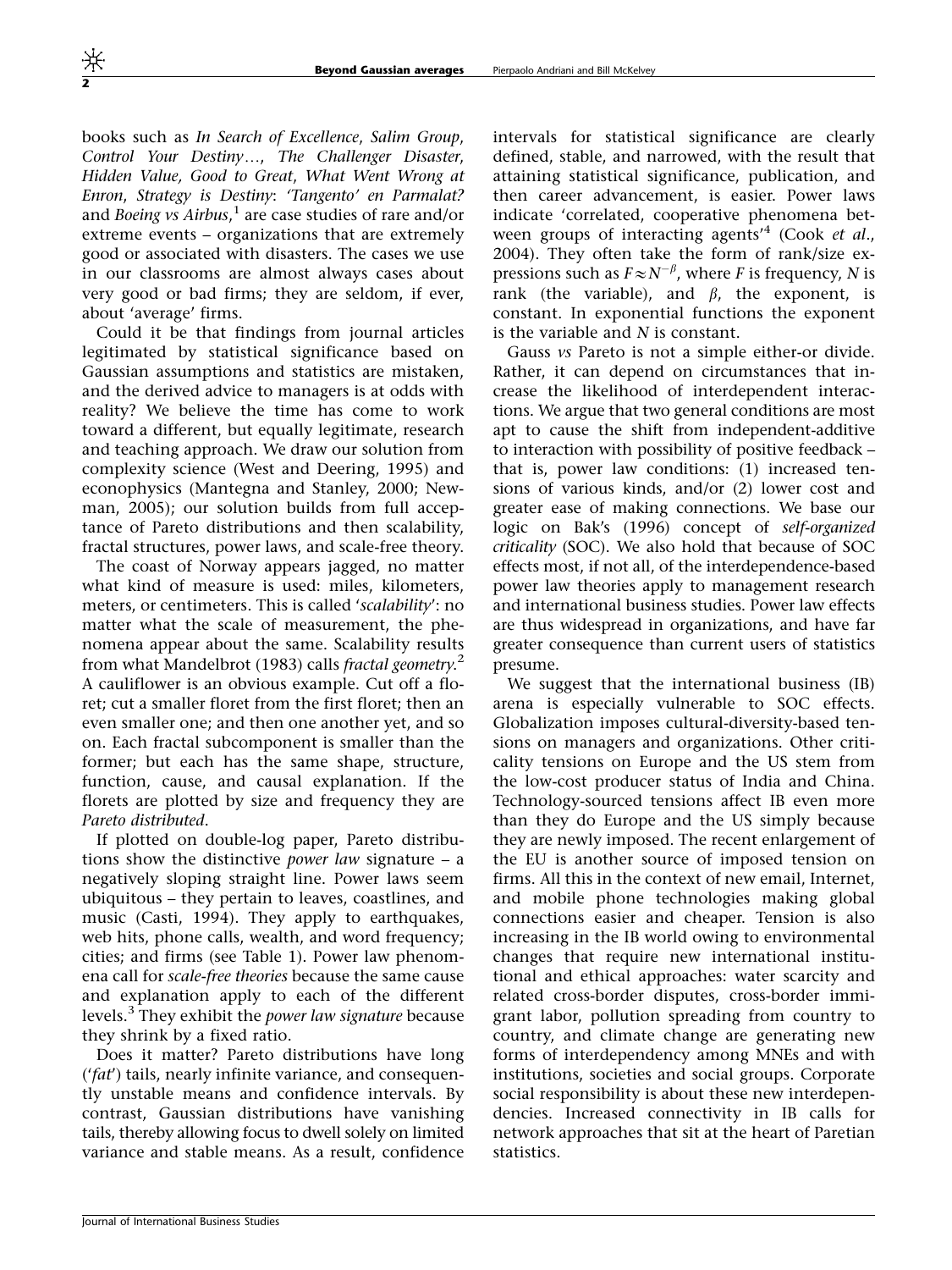#### **Table 1** Some examples of natural and social power law phenomena

| Natural science                                  | References                                    | Social science                               | References                                                          |
|--------------------------------------------------|-----------------------------------------------|----------------------------------------------|---------------------------------------------------------------------|
| Physics                                          |                                               | General social                               |                                                                     |
| Brownian motion                                  | West and Deering (1995); Gardner (1978) Music |                                              | Casti (1994)                                                        |
| Fractures of materials                           | Sornette (2002)                               | Language word usage; Deaths of languages     | Zipf (1949); Abrams and Strogatz (2000)                             |
| Sandpile avalanches                              | Bak (1996)                                    | Structure of WWW                             | Albert et al. (1999)                                                |
| Laser technology evolution                       | Baum and Silverman (2001)                     | Structure of Internet hardware               | Faloutsos et al. (1999)                                             |
| Brush-fire damage                                | Bak (1996)                                    | Number of hits received from website per day | Adamic and Huberman (2000)                                          |
| Amount of yearly precipitation                   | Nekola and Brown (2007)                       | News website visitation decay patterns       | Dezsö et al. (2006)                                                 |
| Water levels in the Nile                         | Casti (1994)                                  | Number of telephone calls and emails         | Aiello et al. (2000); Ebel et al. (2002)                            |
| Hurricanes and floods                            | Bak (1996)                                    | Social networks                              | Watts (2003)                                                        |
| Number of minerals per country                   | <b>MINDAT</b>                                 | Sexual networks                              | Liljeros et al. (2001)                                              |
| Earthquakes                                      | Gutenberg and Richter (1944)                  | Actor networks                               | Barabási and Bonabeau (2003)                                        |
| Power system blackouts                           | Carreras et al. (2004)                        | Co-authorships                               | Newman (2001)                                                       |
| Coastlines                                       | Casti (1994)                                  | Publications and citations                   | Lotka (1926); de Solla Price (1965)                                 |
| Magma rising through earth's crust               | Weinberg and Podladchikov (1994)              | Delinguency rates                            | Cook et al. (2004)                                                  |
| Size of asteroid hits                            | Hughes and Nathan (1994);                     | Aggressive behavior among boys               | Warren et al. (2005)                                                |
|                                                  | Marsili and Zhang (1996)                      | during recess                                |                                                                     |
| Sun spots                                        | Hughes et al. (2003)                          | Global terrorism events                      | Dumé (2005)                                                         |
| Galactic structure                               | Baryshev and Teerikorpi (2002)                | Distribution of family names                 | Zanette and Manrubia (2001)                                         |
|                                                  |                                               | Size of villages                             | Carneiro (1987)                                                     |
| Biology                                          |                                               | Traffic jams                                 | Nagel and Paczuski (1995)                                           |
| Frequency of DNA base chemicals                  | Selvam (2002)                                 | Number of inventions in cities               | Bettencourt et al. (2005)                                           |
| Genomic properties (DNA words)                   | Luscombe et al. (2002)                        | Cities                                       | Estoup (1916); Zipf (1949)                                          |
| Genetic circuitry                                | Barabási (2002)                               | Casualties in war                            | Cederman (2003)                                                     |
| Protein-protein interaction networks             | Song et al. (2005); Wuchty and                |                                              |                                                                     |
|                                                  | Almaas (2005)                                 | Firms                                        |                                                                     |
| Metabolism of cells                              | West et al. (1997)                            | Cotton prices                                | Mandelbrot (1983)                                                   |
| Cellular substructures                           | Wax et al. (2002)                             | Consumer product sales; long tails           | Moss (2002); Anderson (2006)                                        |
| Magnitude estimation of sensorial stimuli        | Roberts (1979)                                | Copies of books sold                         | Hackett (1967)                                                      |
| Circulation in plants and animals                | West et al. (1997)                            | Blockbuster drugs sold; movie profits        | Buchanan (2004); De Vany (2004)                                     |
| Phytoplankton                                    | Jenkinson (2004)                              | Distribution of Wealth                       | Pareto (1897); Levy and Solomon (1997); Heqyi et al. (2007)         |
| Willis's law: number versus size of plant genera | <b>Willis (1922)</b>                          | Price movements on exchanges                 | Mandelbrot and Hudson (2004)                                        |
| Brain functioning                                | Stassinopoulos and Bak (1995)                 | Economic fluctuations                        | Scheinkman and Woodford (1994)                                      |
| Tumor growth                                     | Brú et al. (2003)                             | Growth rate of countries' GDP                | Lee et al. (1998)                                                   |
| Bronchial structure                              | Goldberger et al. (1990)                      | Entrepreneurship/innovation                  | Poole et al. (2000)                                                 |
| Fetal lamb breathing                             | Szeto et al. (1992)                           | Intra-firm decision events                   | Diatlov (2005)                                                      |
| Heart beat rates                                 | Nahshoni et al. (1998)                        | Job vacancies                                | Gunz et al. (2001)                                                  |
| Death from heart attack                          | Bigger et al. (1996)                          | Income                                       | Clementi and Gallegati (2005)                                       |
| Predicting premature births                      | Sornette (2002)                               | Growth rates and internal structure of firms | Stanley et al. (1996)                                               |
| Functional networks in brain                     | Shin and Kim (2004)                           | Firm size                                    | Axtell (2001)                                                       |
| Punctuated equilibrium                           | Bak and Sneppen (1993)                        | Supply chains; bankruptcies                  | Scheinkman and Woodford (1994); Delli Gatti et al. (2004)           |
| Body size of species                             | Haskell et al. (2002)                         | Director interlock structure                 | Battiston and Catanzaro (2003)                                      |
| Epidemics                                        | Liljeros et al. (2001)                        | Alliance networks among biotech firms        | Barabási and Bonabeau (2003): 207, building on Powell et al. (2005) |
| Frequency of species                             | Willis and Yule (1922)                        | Italian industrial districts                 | Andriani (2003a)                                                    |
| Size distributions in ecosystems; predators      | Camacho and Solé (1999)                       | Transition economies                         | Podobnik et al. (2006)                                              |
|                                                  |                                               |                                              |                                                                     |

س

|米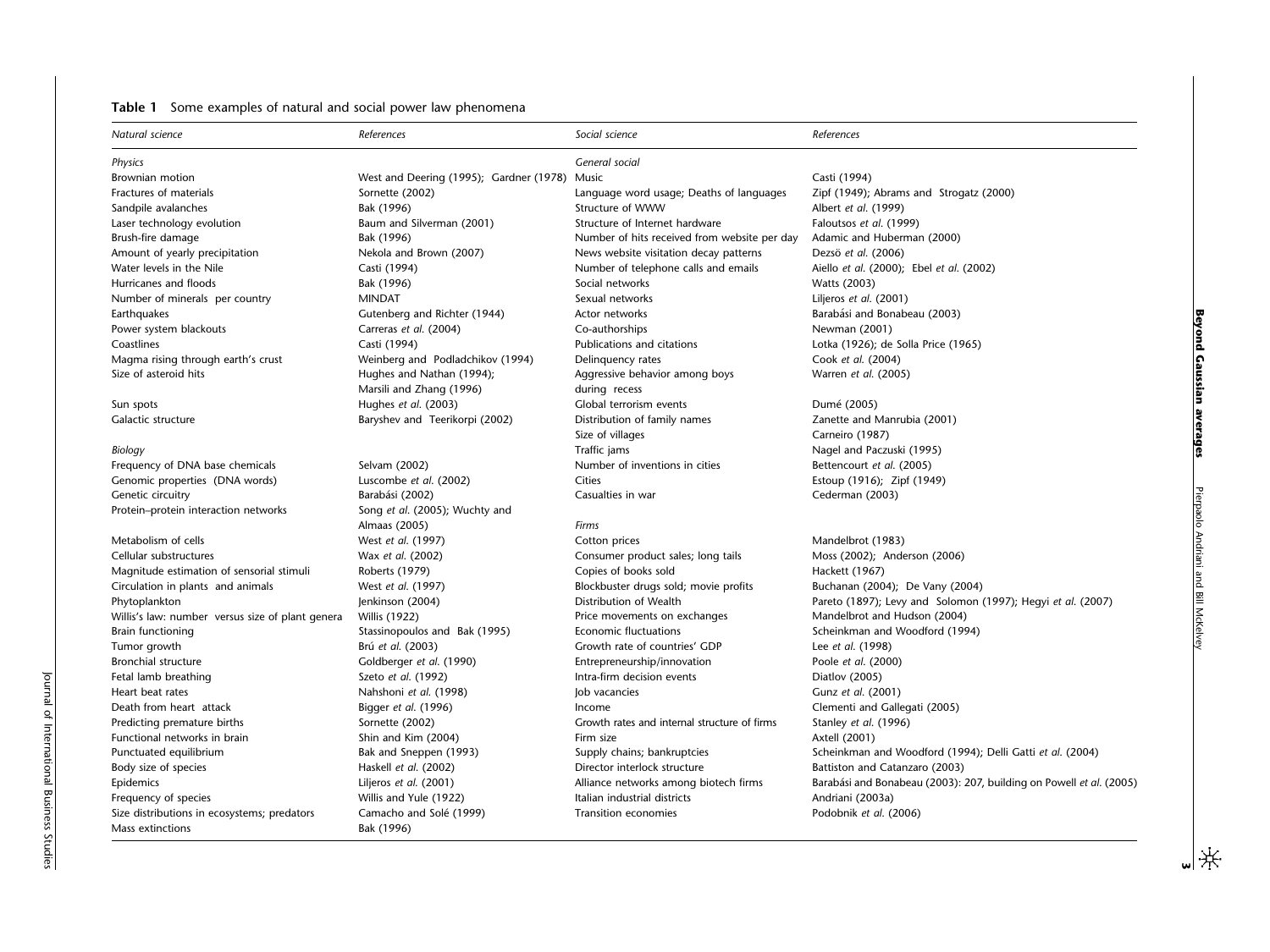To the extent that interdependence applies, researchers ignoring power law effects risk drawing false conclusions in their articles and promulgating inaccurate advice to managers. This because managers increasingly work in surroundings prone to Paretian extremes, not Gaussian averages. Given this, we raise the question: How can we redirect management research toward the study of extremes in ways that still fall within the bounds of an effective science – one that still offers credible bases for asserting truth claims?

We begin with an introduction to power law phenomena. We discuss some social and organizational power laws in more detail. We then focus on SOC and tension effects in IB. Following this, we question the basic assumptions of statistics-based methods and the robustness techniques used to dismiss interdependence effects. We then draw implications for management research. Our conclusion crystallizes the several arguments aimed at redirecting quantitative research methods applied to IB research and management practice.

## Power law phenomena

In recounting the Santa Fe Institute's Vision, Brock (2000: 29) says:

The study of complexity  $\ldots$  is the study of how a very complicated set of equations can generate some very simple patterns for certain parameter values. Complexity considers whether these patterns have a property of universality about them. Here we will call these patterns scaling laws.

He observes that the study of complexity 'tries to understand the forces that underlie the patterns or scaling laws that develop' as newly ordered systems emerge (Brock, 2000: 30).

There are two kinds of scalability: (1) the coast of Norway looks pretty much the same no matter which measure is used, meters or miles; (2) a causal dynamic is scalable because it operates in the same way at multiple levels. The first is result scalability; the second is cause scalability. A fractal structure exhibits both aspects. The underlying cause is the same from the whole down to the smallest part; the 'look' of it is pretty much the same at all levels as well.

Power law phenomena exhibit Paretian rather than Gaussian distributions: see Figure 1. The difference lies in assumptions about interconnectivity. In a Gaussian distribution the data points are assumed to be independent-additive (hereinafter simply 'i.i.d.' – independent, indentically distributed). Independent events generate normal distributions, which sit at the heart of modern statistics. When causal elements are independentmultiplicative they produce a log-normal distribution, which turns into a Pareto distribution as the causal complexity increases (West and Deering, 1995). When events are interactive, normality in distributions is not the norm. Instead Pareto distributions dominate because positive feedback processes (or other scale-free dynamics: Andriani and McKelvey, 2007) leading to extreme events occur more frequently than 'normal' bell-shaped Gaussian-based statistics lead us to expect.

Physical, biological, social, organizational, and electronic systems show an impressive variety of power law phenomena (Kaye, 1993). We list 80 kinds of power laws ranging from atoms to galaxies, DNA to species, and networks to wars in Table 1.<sup>5</sup> Many leading scholars believe that fractals are the best analytical framework to describe the origin and shape of many natural objects (Bak, 1996; West and Deering, 1995; Newman, 2005). Given the ubiquity of these findings, and the nature of the underlying scale-free theory, we think they are equally ubiquitous in organizations, but unknown and unappreciated as to their causes and effects.

#### Fractal geometry

Fractals are not idle mathematical curiosities. Fractals and power laws are found from atomic nanostructures ( $\sim$  10 $^{-10}$ m) to galactic megaparsecs  $({\sim}10^{22} \text{ m})$  – across a range of 32 orders of magnitudes (Baryshev and Teerikorpi, 2002). In biology, West et al. (1997) demonstrate a power law relationship between the mass and metabolism of virtually any organism and its components – based on fractal geometry of distribution of resources – across 27 orders of magnitude (of mass). Self-similarity is key to a fundamental property of fractals and power laws; linear scalability is now recognized as an inherent characteristic of living systems (Gell-Mann, 2002). We demonstrate this in more detail in the following examples; we show linear scalability and power laws occurring at multiple social and organizational levels of analysis.

## Power laws at different category levels of social analysis

Linear scalability and power law effects appear within and at different category levels of analysis, from language down to networks. We start with language – the broadest complex adaptive system – and then progress down to cities, markets, villages, and networks. A particular scale-free cause operates across levels within each category level, but they differ from one category level to the next.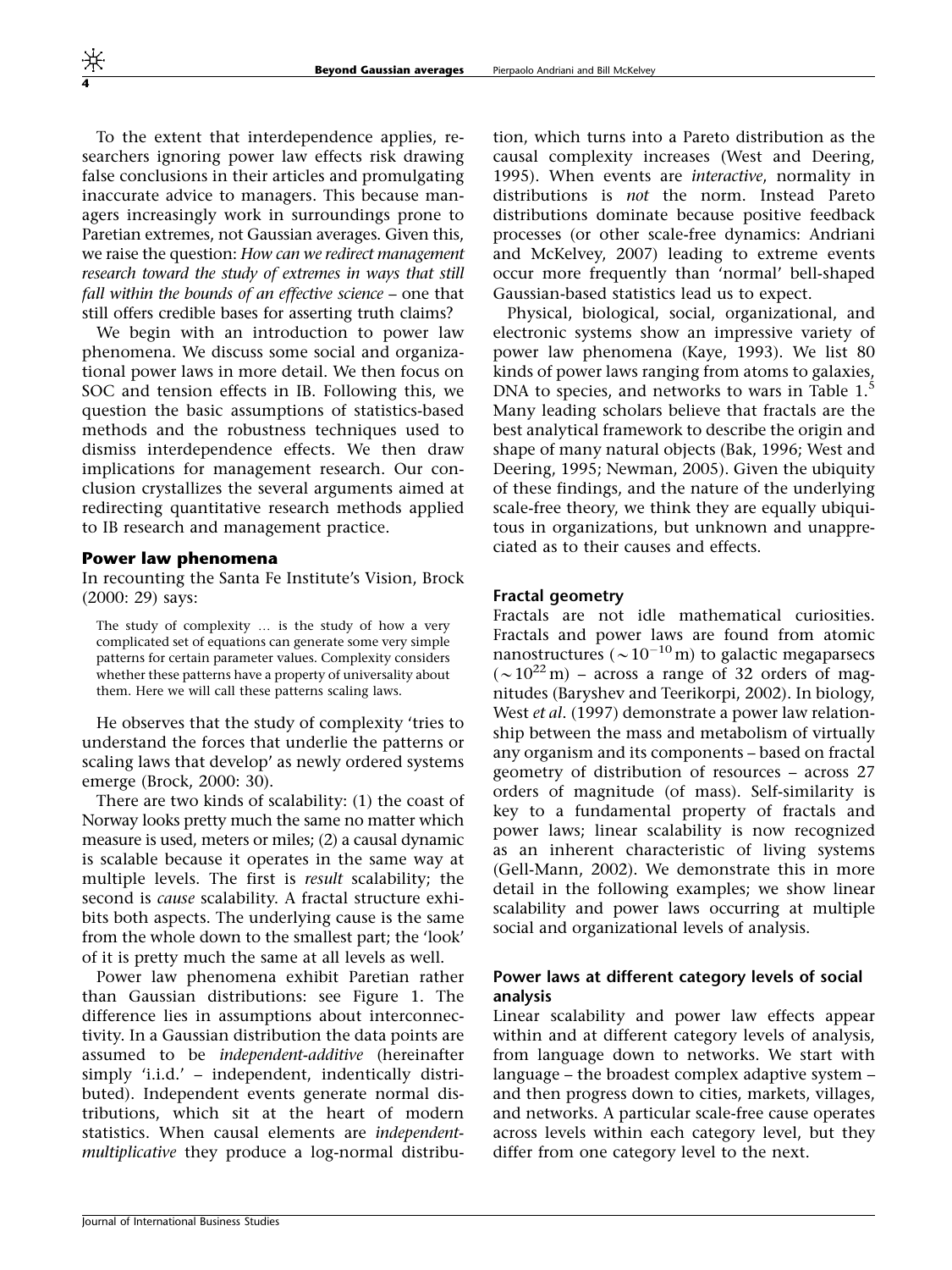#### Language

Estoup (1916) and Zipf (1949) found that a power law applies to word frequencies. Casti (1994: Chapter 6) shows that, whereas a monkey at a typewriter generates different words of equal length at equal probability, word usage in English follows a perfect power law: if word usage frequencies and rank order are plotted on double-log scales, the words the, of, and, to, I, or, say, really, quality



Figure 1 Gaussian vs Pareto distributions.

diminish at a perfect  $-1$  slope.<sup>6</sup> Zipf's law, a rank/ frequency power law, is a classic example of a scalefree effect.

## **Cities**

Auerbach (1913) discovered that the rank/size plot of American metropolitan cities obeys a power law (on a double logarithm graph, size and rank of cities fit a straight line with slope of  $-1$ ). Krugman (1996) replicated it in the 1990s. His findings were so remarkable that he concluded: 'We are unused to seeing regularities this exact in economics – it is so exact that I find it spooky' (p 40). They are shown to apply to cities from 1790 to 1993 when ranked by population (Auerbach, 1913; Zipf, 1949; Krugman, 1996). Krugman suggests the city power-law signature signifies self-organized economies. Using 2005 data, we show the baseline power law signature of several apparently fully self-organizing economies – US, Japan, China, India, and Turkey – in Figure 2. We do this to give a quick 'power law look' of other seemingly well-performing economies besides the US.

## **Markets**

The case against the 'standard' model in finance is set by Mandelbrot (Mandelbrot and Hudson, 2004: 13)



Figure 2 Log–log depiction of city rank in economies showing self-organization-based power laws based on city rank/size distributions (2005 data). Data from http://population.mongabay.com/ (accessed 31 March 2007)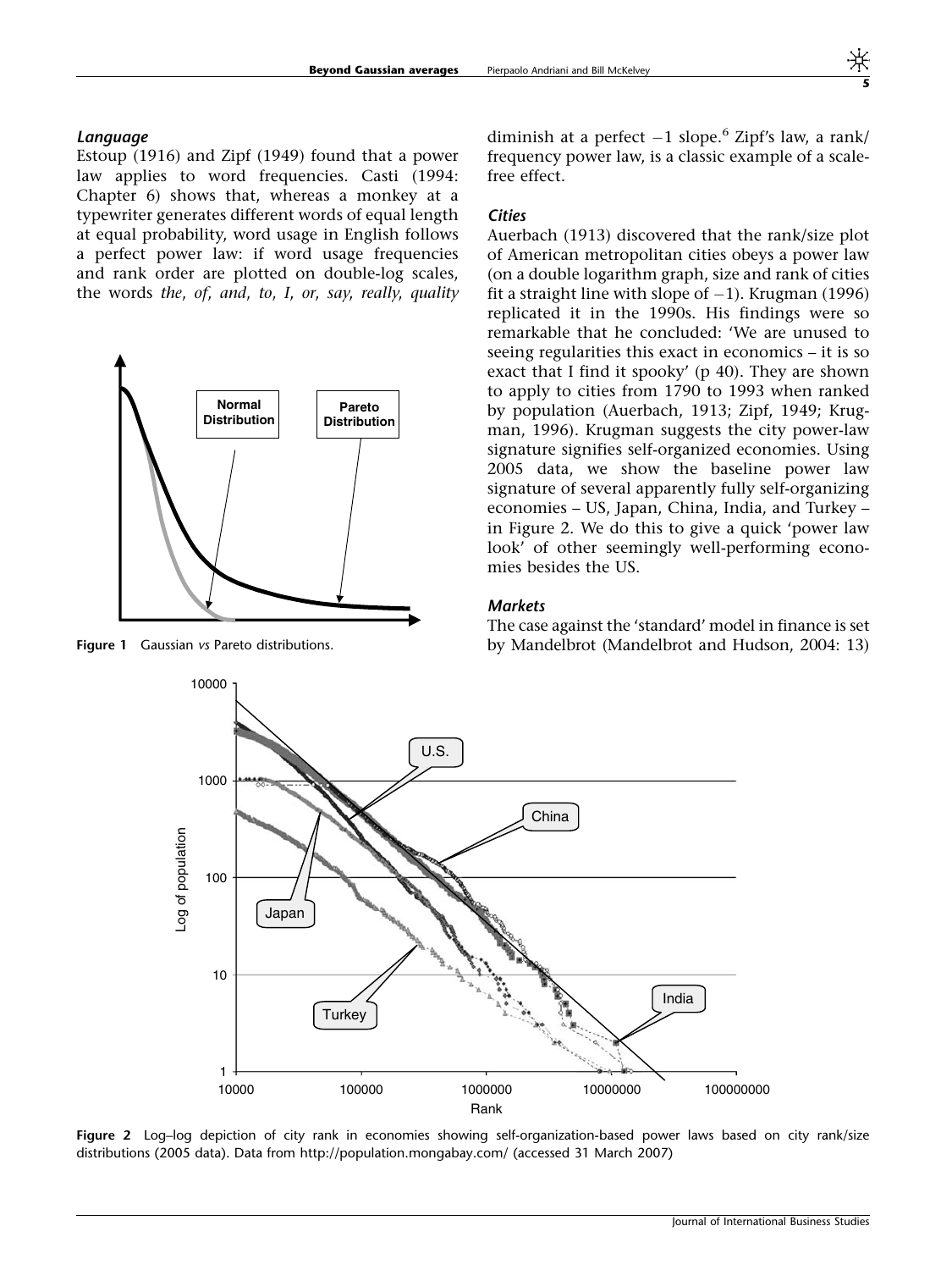#### with a simple observation:

By the conventional wisdom, August 1998 simply should never have happened. ... The standard theories ... estimate the odds of that final, August 31, collapse, at one in 20 million – an event that, if you traded daily for nearly 100,000 years, you would not expect to see even once. The odds of getting three such declines in the same month were even more minute: about one in 500 billion (p 4). ... [An] index swing of more than 7% should come once every 300,000 years; in fact, the twentieth century saw forty-eight such days.

The reason for the discrepancy between reality and theory lies in the crucial assumption by finance orthodoxy: variations in price are statistically independent, and normally distributed. These assumptions allow the use of calculus, modern probability and statistical theory, and give rise to a vast edifice of sophisticated mathematics. However, they conflict with reality.

#### Movies

Another example of power laws in economics appears in the book Hollywood Economics (De Vany, 2004). He shows that movie profits are Paretodistributed. He demonstrates that the fat tails of the Pareto distribution dominate the movie industry: extreme events occur that should be negligible in a Gaussian world. The industry survives thanks to blockbuster movies that 'have legs' and compensate for the dismal failures of most movies – which have little effect on a studio's financial performance. In fact, movies don't seem to show any significant correlation between any of the variables used to predict final profits. The only recognizable pattern is the truncated Pareto distribution of profits.

#### Structural complexity of villages

Galileo's square-cube law is the oldest recognized cause of scale-free dynamics and power law outcomes. In a study of 46 single-community societies, Carneiro (1987) shows that many villages never exceed a relatively small size because their organizing ability does not keep up with the volume of their population. The square-cube law limits their size unless they develop what he terms structural complexity, which allows their organizing ability (the square) to keep up with population (the cube). As their population grows, villages face a stark choice: split or evolve. By splitting they get their population volume back down into a proper relationship with their organizing ability. By evolving they develop additional *complexity traits* (Carneiro's term) that give them the organizing capability to cope with larger population. We apply the squarecube law to organizations later on.

#### Social networks

The legendary Hungarian mathematician Paul Erdos, in introducing random network theory, assumed links are randomly distributed across nodes and form a bell-shaped distribution, wherein most nodes have a typical number of links, with the frequency of remaining nodes rapidly decreasing on either side of the maximum. Watts and Strogatz (1998) show, instead, that real networks follow the small world phenomenon whereby society is visualized as consisting of weakly connected clusters, each having highly interconnected members within. This structure allows cohesiveness (high clustering coefficient) and speed/spread of information (low path length) across the whole network. Studying the World Wide Web, Barabási et al. (2000) find that the structure of the Web shows a power law distribution, where most nodes have only a few links, and a tiny minority – the hubs – are disproportionately very highly connected. The system is scale-free: no node can be taken to represent the scale of the system. Defined as a scale-free network, the distribution shows (nearly) infinite variance and an unstable mean. It turns out that most real life small world networks are scale-free (Ball, 2004) and fractal (Song et al., 2005). Scale-free networks appear in fields as disparate as epidemiology, the metabolism of cells, the Internet, and networks of sexual contacts (Liljeros et al., 2001).

## Power laws at different levels of organizational analysis

Organizational power law findings have been increasing as of late. In this section we show that they apply both within and at different category levels of analysis. Though we cover only four levels in more detail here, we show 24 kinds of businessorganization-related power law effect in Table 1. As before, we point to the various underlying scale-free causes creating scalability within each level.

### Industrial agglomerations

Simon's (1955) and Axtell's (2001) findings that firms' size distribution follows a power law distribution is not related to geography. We ask whether the power law distribution of firms' size holds when geographic agglomerations are analyzed – in other words, whether the fact that firms share the same territory and consequently have a higher probability of interacting with each other plays a role in the firms' size distribution. Here we report the work that one of us has done on power laws and industrial agglomerations in Italy (Andriani, 2003a, b).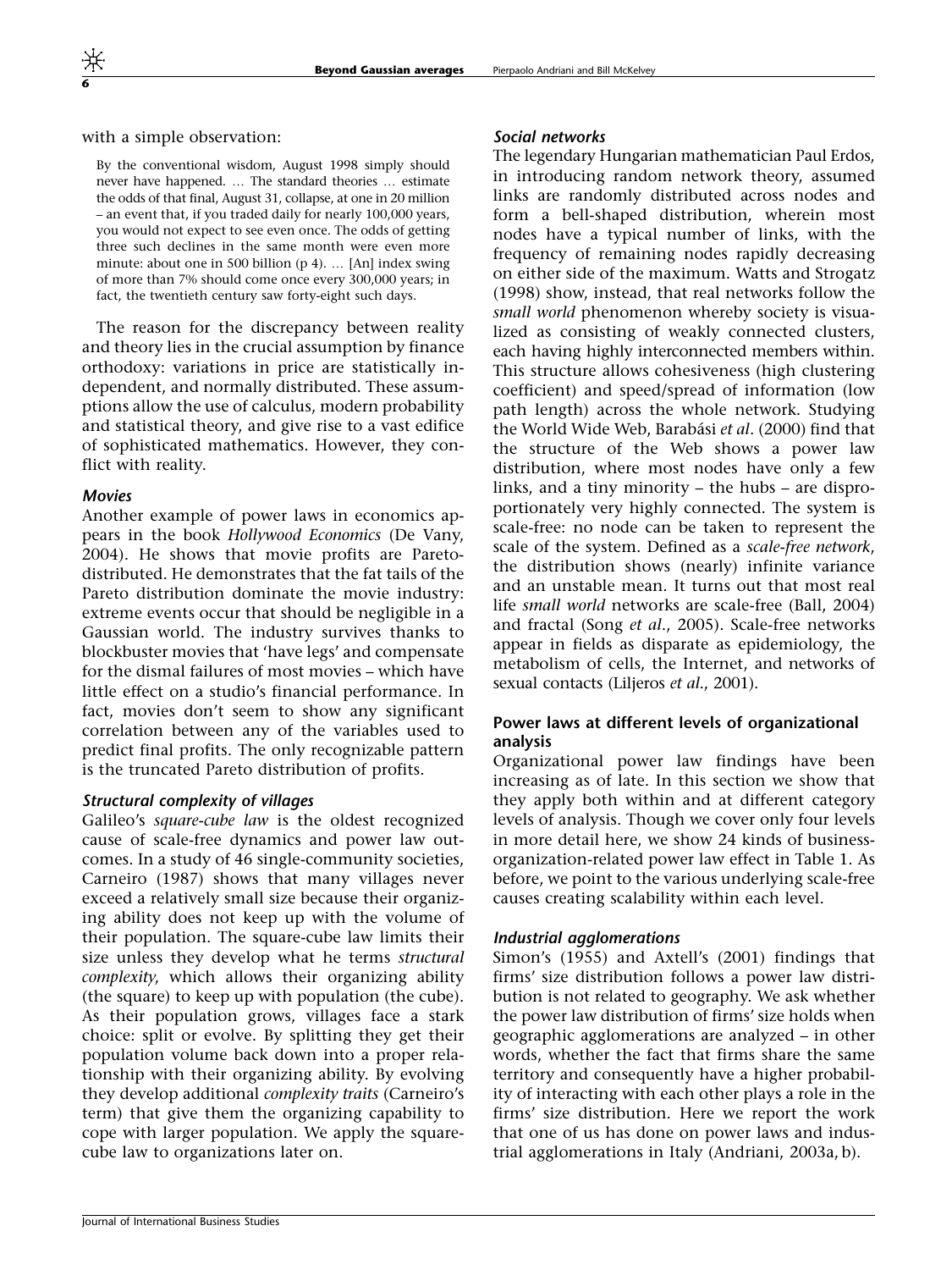The agglomerations we consider are the so-called *travel-to-work areas*  $(TWAs)^7$  in Italy. To test whether Italian industrial agglomerations follow a power law, we use linear regression. The data show that interconnected agglomerations of firms very strongly fit the rank/size power law distribution with slope of -1 (see Figure 3). The fact that the distribution of firms' size is power law distributed indicates that the underlying growth mechanisms follow a power law (see also Stanley et al., 1996). Interestingly, we don't see any significant distinction between agglomeration based on industrial clusters and generic agglomerations. This is surprising, as it indicates that the growth mechanisms are independent of the internal logic of organizing. We speculate that the power law distribution in firms' size points towards a universal growth mechanism, based on a fractal distribution of economic resources.

#### Firms

Stanley et al. (1996) report a study of the statistical properties of all publicly traded manufacturing firms listed in Compustat (US) for the period 1975–1991. They find that variance in growth rate is Paretian, not Gaussian, and follows a power law with exponent  $\beta$ :

$$
\sigma(s_0) = aS_0^{-\beta} \tag{1}
$$

where  $\sigma$  (s<sub>0</sub>) is standard deviation of growth/year based on 1 January sales value,  $S_0$ ; growth rate= $\ln(S_1/S_0)$ =change in sales year to year;  $s_0 \equiv \ln S_0$ ; *a* is a constant; and  $\beta$  is the slope of factors affecting growth ( $\beta$  ranges from  $\frac{1}{2}$  to 0).

This equation holds over seven magnitudes of firm size, whether growth is measured as cost of goods sold  $(\beta \sim 0.16)$ , assets  $(\beta \sim 0.17)$ , property, plant and equipment ( $\beta \sim 0.18$ ), or number of employees ( $\beta \sim 0.16$ ).

Stanley et al. conclude that processes governing growth rates are scale-free. They give an example of a hierarchical 'Fordist' type organization where the CEO can order an increase in production. If it is carried out exactly from top to bottom of the firm, then the organization is strongly interdependent ( $\beta$ =0 for total top-down control). But lower-level managers and employees rarely follow orders exactly. If they all ignore the CEO's order – that is, all parts of the firm operate independently – then  $\beta=\frac{1}{2}$ . Usually the employees follow orders with some probability. Thus, for  $\beta = \sim 0.15$  or so (given the findings by Stanley et al.), we expect a power law effect to obtain. Note that  $\beta \sim 0.15$  could be due to a CEO's order implemented with some probability, or it could be due to an emergent selforganizing process by the employees. Bottom line: either top-down control or bottom-up self-organization can produce  $\beta \sim 0.15$  – and a power law event – as depicted in Figure 4.

## Internal structure

Nobel Laureate Herbert Simon (1962) argued the case for 'nearly decomposable' subunits – the basis of what is now called 'modular design' (Baldwin and Clark, 2000). The idea of growing by subdividing organizations into modular parts responds to a well-known cause of scalable dynamics: the squarecube law. It explains the design of the cauliflower: as its volume grows to assure it a survivable mass in its niche, the cauliflower subdivides into ever small parts to assure that the ratio of its energy-gathering surface stays in required proportion to its volume. Mason Haire (1959) first applied the square-cube law successfully to four firms. Levy and Donhowe (1962) confirmed his findings in 62 firms in eight industries. Stephan (1983) applied the square-cube



**Figure 3** Comparison of cluster power law with the  $-\beta$  slope power law (cumulative distribution).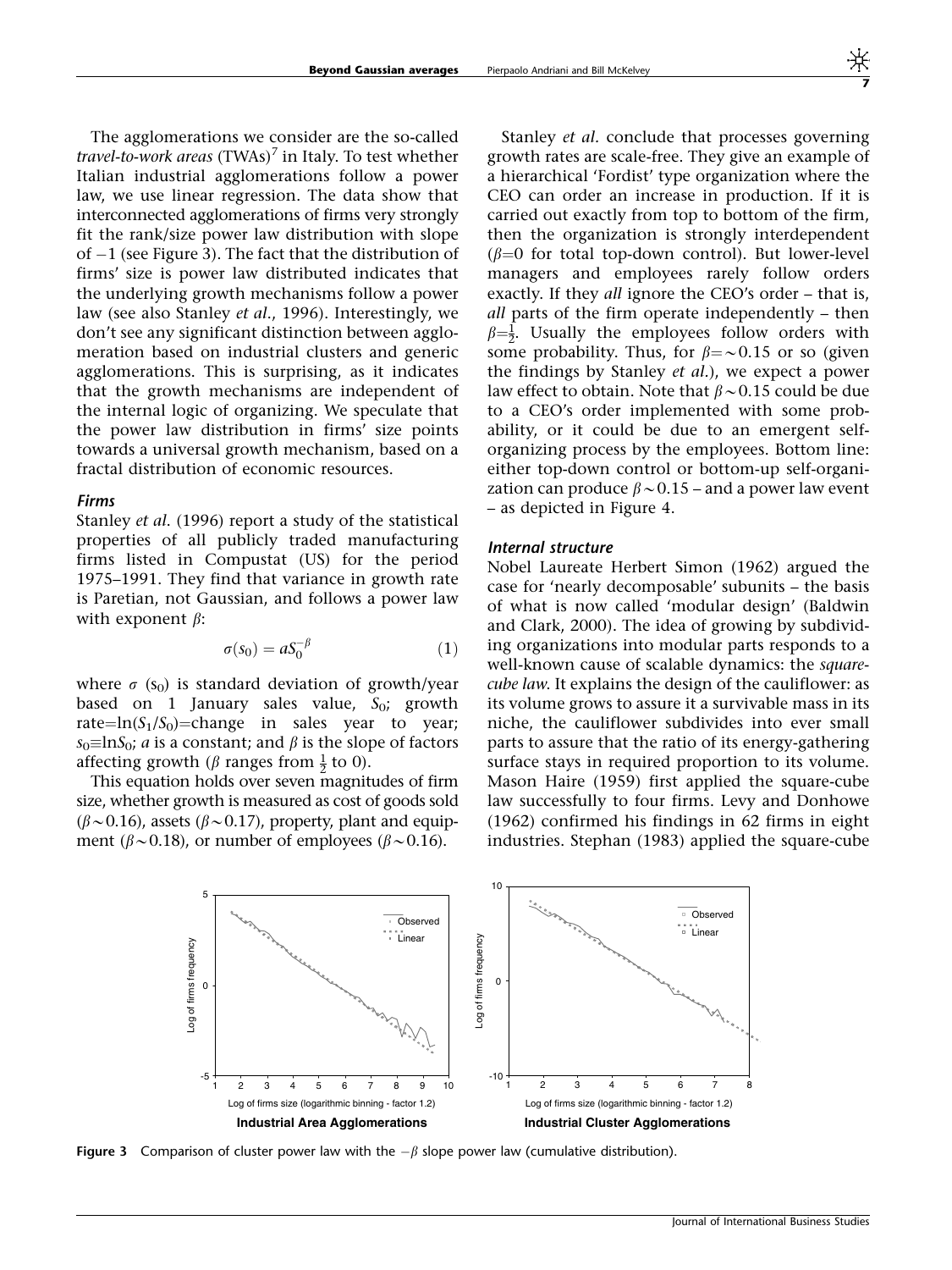

Figure 4 Self-organization between agent autonomy and hierarchical systems.

law to firms in terms of effectiveness. Employees dealing with people outside the firm are surface employees – they bring in the resources from the environment. Volume employees are those inside who produce and coordinate: they are resource users. As firms grow, then, they have to maintain the squarecube ratio by adding more surface units, or by making them more efficient. This creates the square-cube power law effect.

### Internal decision events

8

Diatlov (2005) applies power law dynamics to intraorganizational decision events. For years Mintzberg has been pushing the idea of strategies as weeds (Mintzberg and McHugh, 1985). Diatlov quotes Mintzberg et al. as follows:

Strategies could be traced back to a variety of little actions and decisions made by all sorts of different people sometimes accidentally or serendipitously, with no thought of their strategic consequences. Taken together over time, these small changes often produce major shifts in direction. (Mintzberg et al., 1998: 178)

Diatlov also observes that Braybrooke and Lindblom's (1963) disjointed incrementalism fits Mintzberg et al.'s view. Also building from Lindblom's (1959) science of muddling through, Cohen et al. (1972) develop their organized anarchy approach – the 'garbage-can model'. Weeds, muddling, and organized anarchy reflect both top-down and bottom-up order-creation fitting Stanley *et al.'s*  $\beta \sim 0.15$ .

Diatlov's research (2005) provides data in support of the foregoing power law argument. He tracks the implementation of 'information technology' inside financial institutions, ranging from local, lowerlevel, short-term, frequently changed decision events to longer-term, upper-level, and more pervasive managerial decisions covering longer time horizons. He is the first researcher we know of who shows a rough power law configuration of internal organizational decision events.

Power laws signify the underlying mechanism – scale-free causes (Andriani and McKelvey, 2007). This mirrors the biological, social, and organization power law findings in Table 1. While extreme events and consequences may be most obvious among markets, earthquakes, and hurricanes, evidence that indicates analogous extreme events appears among social and organizational phenomena.

## Self-organized criticality and tension effects

Per Bak's self-organized criticality (SOC) is a scale-free theory that applies to the frequency/magnitude of change events, as opposed to 'things' such as words, cities, or firms. It readily applies to business changes, as demonstrated by Stanley et al. (1996). In the next section we then apply SOC theory to explain the tension-based criticality state that, once reached, produces Pareto rather than Gaussian distributions. We mention key IB tensions in the subsequent section.

#### Bak's 'self-organized criticality' power law

Self-organized criticality (SOC) is symbolized by Bak's (1996) sandpile experiments. A sandpile subjected to an infinitesimal external perturbation (sequentially adding single grains of sand) evolves toward a critical state, characterized by a critical slope, whereby any additional grain may induce a systemic reaction that can span any order of magnitude, with a power law frequency distribution. The tension imposed by gravity is at the core of criticality, along with irregularly shaped grains. Starting from a flat surface, as grains of sand accumulate they are i.i.d. Being irregular, they cling together enough to form a pile. When the edge of the pile reaches a particular angle (criticality), the gravitational tension against piling higher dominates the 'clinging' effect. This happens via small to large avalanches of sand. The distribution of many smaller to one large change shows a power law.

This is counter-intuitive. We generally assume a linear relationship between perturbation size and a system's reaction: that is, small causes yield small effects. This is true before criticality is attained. SOC dynamics arise when an emergent system of links connects local pockets into a co-evolving whole such that small and local fluctuations may be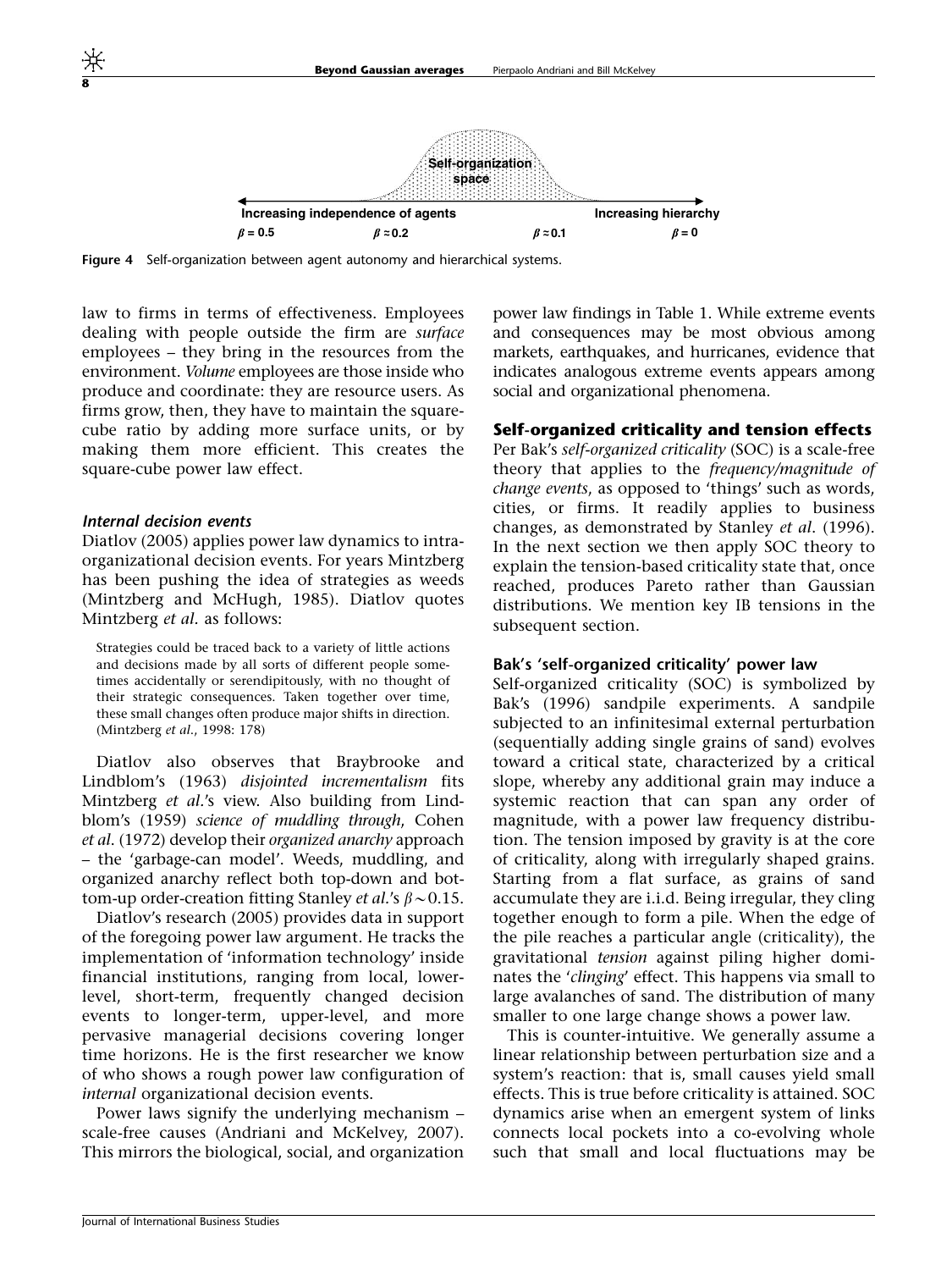amplified into extreme effects. As the tension in the system increases to the SOC limit (usually as a result of externally imposed tension; in Bak's SOC this is a function of the accumulating sand grains), independent data points become interdependent.

SOC occurs frequently (Bak, 1996; Buchanan, 2000). It generates all of the tension-based, changerelated, event-type power law phenomena in Table 1: earthquakes, booms and busts in economic cycles, war casualties, market transactions, movie and consumer sales, traffic jams, supply chain dynamics, and so on. The SOC dynamic appears across disparate fields. Two implications follow:

- (1) Systems spontaneously tune themselves towards self-critical states (Kauffman, 1995): that is, 'the system organizes itself towards the critical point where single events have the widest possible range of effects' (Cilliers, 1998: 97). This makes Gaussian statistics inappropriate for the study of SOC.
- (2) The conventional explanation regarding macro events is imputed to comparatively large exogenous causes. Instead, according to SOC, endogenous fluctuations (causes) may be progressively amplified until a catastrophic chain reaction takes place. For instance, in Scheinkman and Woodford's (1994) model, economic shocks in idealized economies can be initiated by tiny endogenous fluctuations.

## Tension-induced SOC

While tension equates to Bak's 'criticality' slope in a sandpile, it equates to  $R_{c1}$  in thermodynamics and complexity science.  $R_{c1}$  is the first critical value of the Reynolds measure of energy. At this point a phase transition toward new order occurs: turbulence in fluid flow; the rolling boil in a teapot. Bak's insight is that tension level initiates the selforganization of the system, which spontaneously evolves above  $R_{c1}$ : this is where change events become Pareto distributed. It follows that below  $R_{c1}$  many change events are i.i.d. and fit Gaussian thinking, whereas above  $R_{c1}$  they are typically Pareto distributed.

Given the foregoing, we can't just think of Gaussian and Paretian worlds as 'either–or'. In social systems, for sure, tension is the reason why data points shift from i.i.d. to Pareto distributions and power laws. In social systems tension may be induced by political activities: for example, the tension generated by decades of socialist rule in Eastern Europe suddenly crystallized in the pacifist

self-organized manifestations that led to the fall of the Berlin Wall. The slow build-up of popular antiwar sentiment about the failure of the Vietnam and Iraq wars eventually induced emergent demonstrations and political changes. Alternatively, tension may be induced by managers: Jack Welch's phrase, 'Be #1 or 2 in your industry or your division will be sold',<sup>8</sup> served to induce tension at GE. Or it may be induced by competitive context: Schumpeter (1942) held that environmental shocks are the tension behind 'creative destruction' and entrepreneurship. Economists hold that the tension between supply and demand induces activity in economies. Tension results from human interactive learning, influence, and change (Holland, 1988).

9

While it is convenient for us to compare Gaussian and Paretian worlds, thereby implying that they both exist side by side in steady state, in point of fact the Paretian world often comes and goes depending on whether the driving tension is above or below  $R_{c1}$ . Consequently, once people in organizations take up the gauntlet and respond to tension, their responses – as acts of change – will be Pareto distributed, and the nature of the entities created will also be Pareto distributed. In short, both the change activities and the emergent structure and processes will show the power law signature.

## Tension in international business

IB is especially subject to the tensions noted above: political tensions, income disparity, managerially imposed tensions, entrepreneurially driven tensions, supply/demand and other competitive economic tensions, and bottom-up tensions from self-organization based on human interactions. Buckley and Lessard (2005: Figure 4) list a set of more specific IB tensions due to: outsourcing or offshoring; emerging markets; emergent economic powers such as China and India; virtual firms; global branding and distribution; and the impact of multinational firms. Since differences around the globe are far greater than those within a single country, the probability of Pareto distributions around the globe are comparably greater. They may be set off by:

- (1) tensions set in motion by dramatic political, economic, technology, and economic resources (as opposed to simple natural resources such as oil); and
- (2) other tensions, such as differences between G8 and developing countries, conflicting national policies, availability of capital markets, regional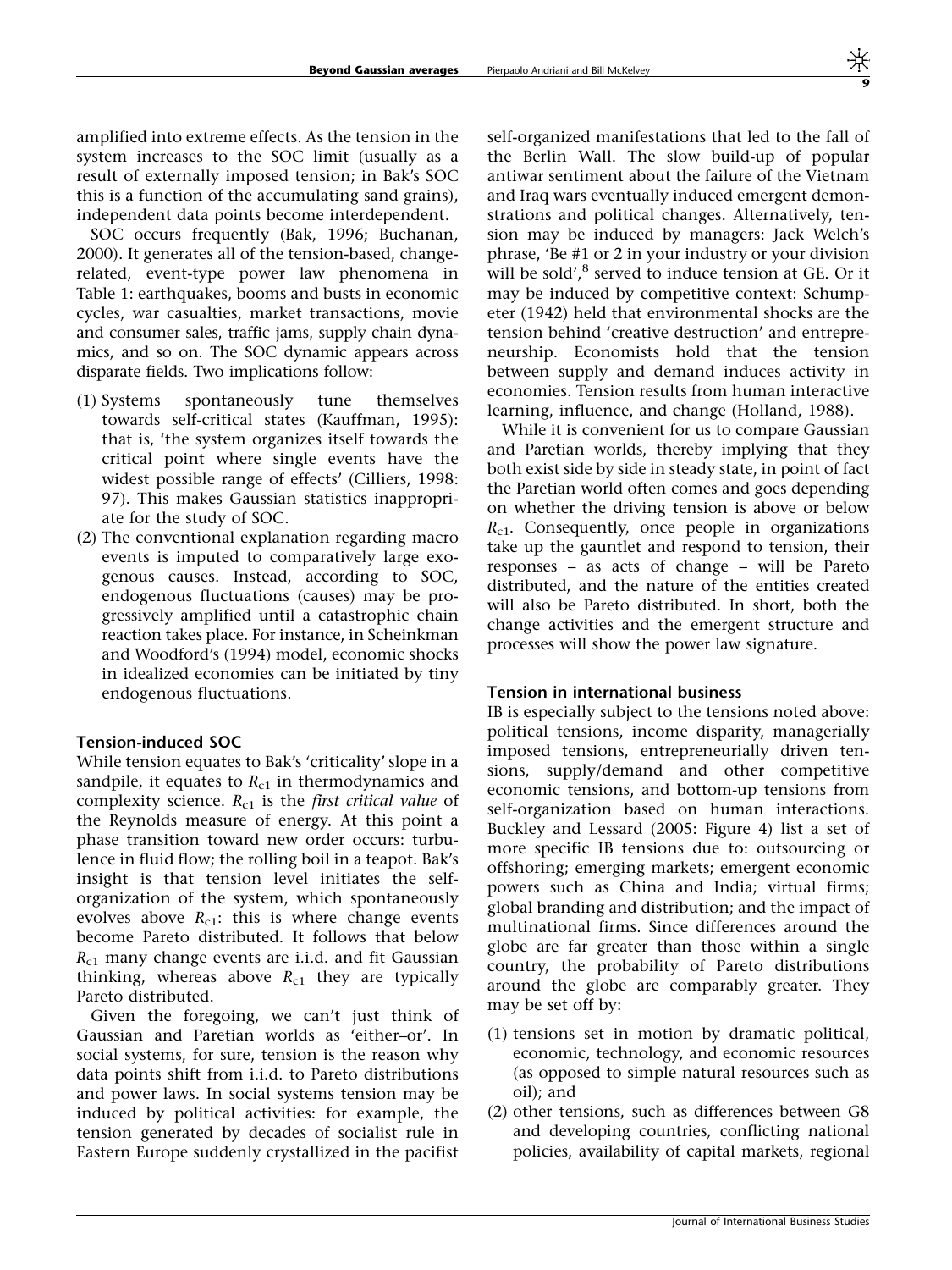differences in markets for goods and services, governmental protection policies (tariffs), different labour competencies and labour markets, and so on (Buckley and Ghauri, 2004).

Additional tension results from the nested structure of IB. Managers' decision-making has to simultaneously take into account multiple nested dimensions – local, national, international, macroregional and global – while at the same time balancing legal, political, economic, regulatory, and ecological issues that all affect the evolution of IB phenomena. SOC-related phenomena emerge in the structure of organizations and markets. The firm itself 'becomes the hub of a network of interlocking joint ventures' (Buckley and Ghauri, 2004: 85). The connectivity of the markets causes the emergence of *global commodity chains*, which are

sets of inter-organisational networks clustered round one commodity of product, linking households, enterprises and states to one another within the world economy. These networks are situationally specific, socially constructed and locally integrated, underscoring the social embeddedness of economic organisation. (Buckley and Ghauri, 2004: 90)

Buckley and Lessard (2005) note the growth of virtual firms. This sets in motion low- to no-cost virtual connections such as email, teleconferencing, phoning via Skype, and a host of Internet transactions. These make interdependence cheaper and more available. The more dramatic tensions mentioned immediately above plus the virtually free transaction costs of the Internet age combine to produce a far higher probability of fractals, Pareto distributions and power laws in IB than in domestic settings. In short, IB managers face Pareto much more than Gaussian distributions. IB research based on Gaussian statistics is thus based even more on false assumptions, is more inaccurate, and is more misleading to IB practitioners.

## Connectionism vs independence in organizations

## Pareto vs Gauss

Scientists tend to place too much focus on averages ... [whereas] much of the real world is controlled as much by the 'tails' of distributions as means or averages: by the exceptional, not the commonplace; by the catastrophe, not the steady drip. ... We need to free ourselves from 'average' thinking. (Anderson, 1997: 566)

## Extremes vs averages

Linear thinking is normal. Scientific and mathematical models are based on the concepts of equilibrium and linearity. Linearity means two things: (1) there is proportionality between cause and effect; and (2) the dynamic of a system can be reconstructed by summing up the effects of single causes acting on single components (Nicolis and Prigogine, 1989), which allows the operation of efficient causality, the solution of equations, and predictive modelling. Economics, for instance, is almost theistic in its (scarcely verified) assumption that economic phenomena trend toward general equilibrium (Mirowski, 1989; Ormerod, 1994). However, this assumption allows linear equations and analytical simplicity. Meyer et al. (2005) cite Abbott's (2001: 7) discussion about how the 'general linear model' from Newtonian mechanics came to 'subtly shape sociologists' thinking'.

By focusing on systems in equilibrium, researchers implicitly accept that the number of possible states a system may attain is limited (and computable), and that search time following the onset of instability is short compared with time at equilibrium. For this to be true, the many elements comprising a system must be assumed i.i.d. If we take 100 companies of approximately the same size belonging to the same sector, assume independence, and plot a variable – say profit – we expect most events to pack around the mean, exhibiting the classic bell curve. This distribution is by far the most studied statistical distribution; it is assumed to characterize correctly most of our discoveries about the natural and social worlds. The crux of the point, however, is whether all events are i.i.d. In real life, for example, these companies could: benchmark against each other; imitate those perceived as successful; exchange information; organize cartels; pursue mergers and acquisitions; compete for limited resources, etc. In a word, they are most likely interactive, not independent!

Gaussian and Pareto distributions differ radically. The Gaussian distribution is reliably characterized by its stable mean and finite variance (Greene, 2002). A Pareto distribution doesn't show a wellbehaved mean or variance. A power law therefore has no 'average' that can be assumed to represent the typical features of the distribution, and no finite variance upon which to base confidence intervals (Moss, 2002). The dream of social science – of building robust frameworks that allow prediction – is shattered by the absence of statistical regularities in phenomena dominated by persistent interconnectivity. In the absence of a stable mean and finite variance, the probabilistic assessment of individual outcomes becomes much more difficult.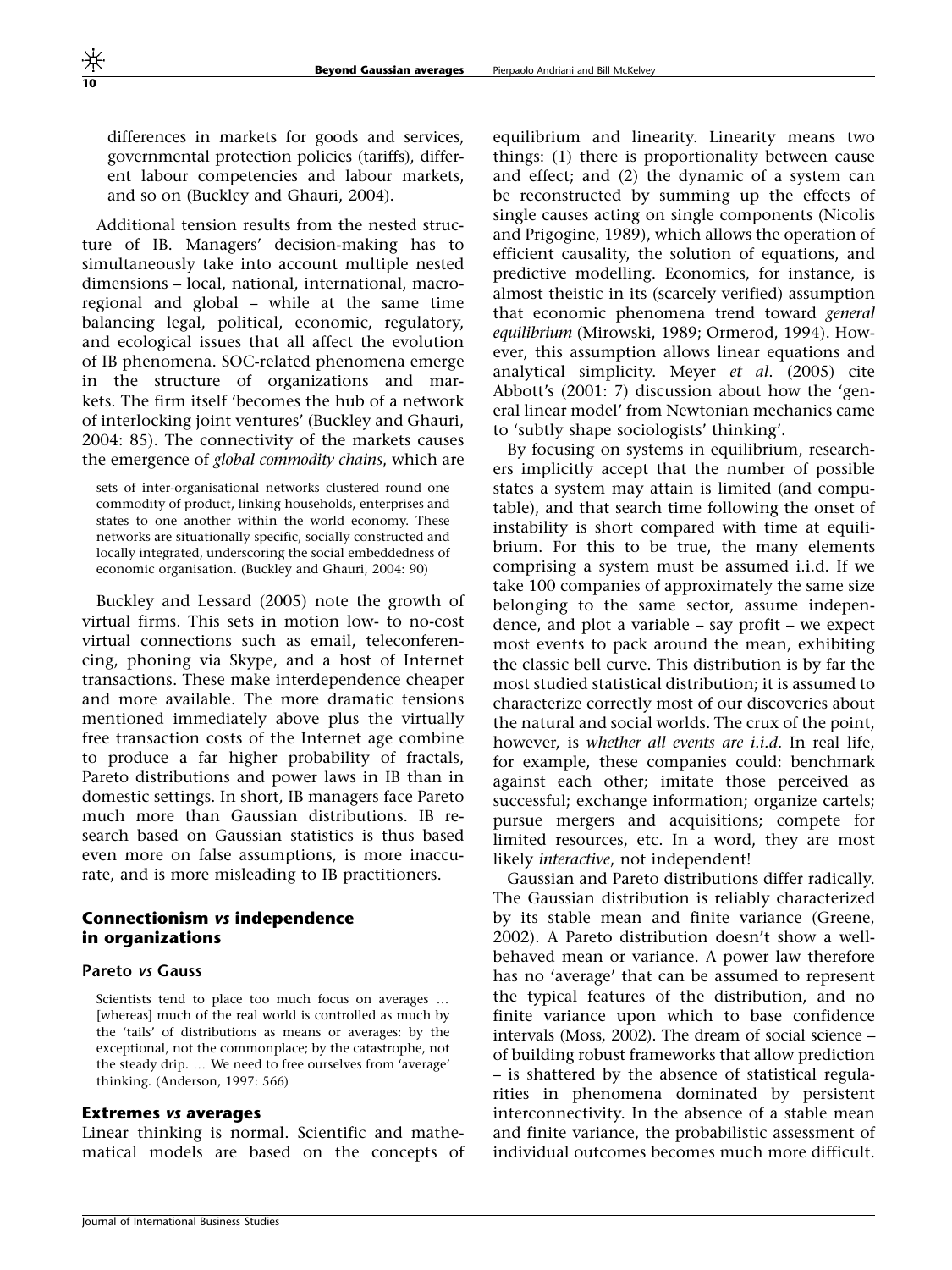This point reflects the more pervasive and structural issue of nonlinearity and emergence in complex systems (Sornette, 2003).

## Statistics: obscuring rather than clarifying?

A Paretian world is dominated by extreme events ignored in a Gaussian world. In fact, the long tails of Pareto distributions make large extreme events orders of magnitude more likely. In a 'normal' world, where distributions show finite variance, extreme events are so very rare that they don't significantly influence either the mean or the variance. Hence ignoring them is a safe strategy. However, insurance companies that use normal distributions to assess the likelihood of extreme events often get their fingers burned. Hurricane Katrina of August 2005, the Christmas 2004 tsunami in Asia, the four hurricanes hitting Florida in 2004, the tremendous devastation following floods in Central Europe in 2003, earthquakes exceeding 7 on the Richter scale – all these indicate that we are not in a 'normal' world. On the contrary, the action and highest cost is in the tails (Kirchgaessner and Kelleher, 2005). In the movie industry almost all the profit come from the blockbusters – that is, the extreme events – with the majority of the movies contributing next to nothing to profitability. In these circumstances, normal distribution statistics obscure rather than clarify. The practices of

- (1) searching for the mean so as to conveniently summarize the nature of a phenomenon without attending to the full range of its nature,
- (2) relying on variance to build confidence intervals and therefore assess the likelihood of single events, and – even more damaging –
- (3) the habit of excluding outlying events

all become misleading or openly wrong in a Paretian world. We need methods and statistics that include extremes rather than assume them away!

Nowhere is a case more compellingly made for a transition from Gaussian to Paretian statistics than by Meyer et al. (2005). Even though they start with 'normal' organization science research methods, in each of the four studies conducted they find interdependency effects dominating and as a result have to throw out the conventional methods they start with. They conclude with a focus on 'hubs, connectors, and power laws', scale-free theory, and the interdependency and positive feedback effects found in network formations. In their discussion of their fourth study, they note that 'observing outliers may be more informative than observing average or typical entities.' They then mention the Anderson quote we started this section with.

## Robustness tests bury the most important variance

All the world believes it firmly, because the mathematicians imagine that it is a fact of observation and the observers that it is a theorem of mathematics (Henry Poincaré, 1913, about the Gaussian distribution).<sup>9</sup>

Management researchers using statistics as their basis of making truth claims – usually translated as findings significant at  $P < 0.05$  or 0.01 – use mainly statistical methods calling for Gaussian distributions. Gaussian science, so to speak, produces equations looking like this:

#### Variance of a dependent variable

$$
= \int variables + error term \tag{2}
$$

In Paretian science the expression looks like this:

Variance of a dependent variable

$$
= \int variables + extremes + error term
$$
 (3)

where 'extremes' includes power law events stemming from interacting, self-organizing, mutual causal agent behaviors rather than the 'independent' events underlying the variables' variance (Sornette, 2003). Normal science, which is really 'normal-distribution-based science', wants us to assume away the presence of the 'extremes', turning instead to tests of robustness within the Gaussian framework of handling data to show this assumption is not damaging.

Greene's textbook Econometric Analysis (Greene, 2002, 5th edn) is the standard for many econometricians and other social scientists. Greene begins his  $\sim$ 950 pages of analysis with linear multiple regression and its five endemic assumptions:

- (1) i.i.d.;
- (2) linear relationships among variables;
- (3) exogenous independent variables;

(4) homoscedasticity and nonautocorrelation; and

(5) normal distribution.

Mostly, the book focuses on how to make econometric methods work when one or more of these assumptions are untrue of the data. Given nonlinearity, for example, Greene says, 'by using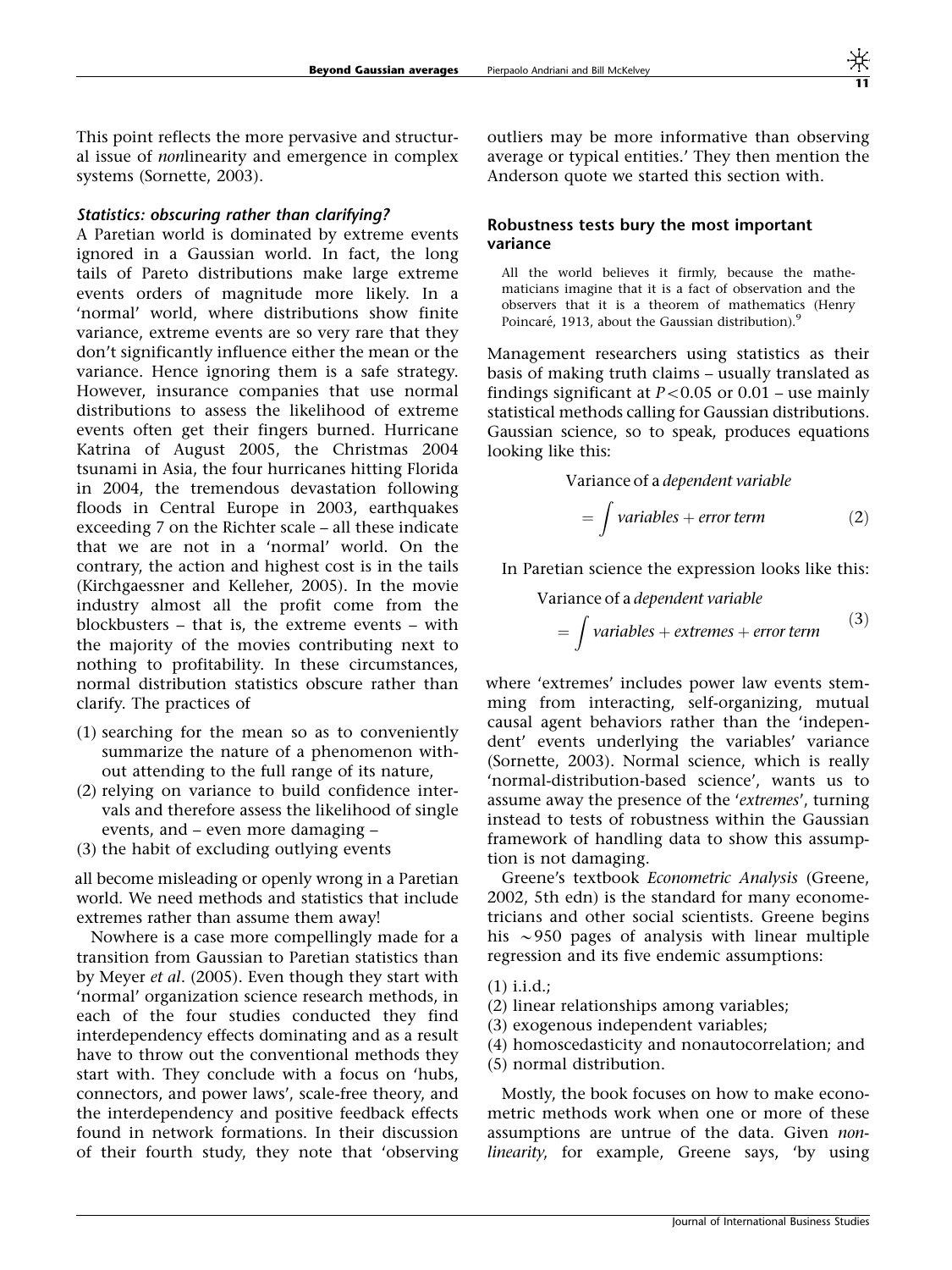logarithms, exponentials, reciprocals, transcendental functions, polynomials, products, ratios, and so on, this 'linear' model can be tailored to any number of situations' (p 122). As for the normal distribution assumption, he says:

large sample results suggest that although the usual  $t$  and  $F$ statistics are still usable ... they are viewed as approximations whose quality improves as the sample size increases.  $\ldots$  As n increases, the distribution  $\ldots$  converges exactly to a normal distribution. (p 105)

#### Greene observes that

heteroscedasticity poses potentially severe problems for inferences based on least squares [regression analysis]. ... It is useful to be able to test for homoscedasticity and if necessary, modify our estimation procedures accordingly. (p 222)

He then takes some 25 pages to discuss typically used methods to minimize the effect of varying variances.

Greene ignores the Pareto, Zipf, Cauchy, and Lévy distributions. Neither does he discuss interdependent, interacting, connectionist, interconnecting, coevolutionary, or mutual causal data points, events, or agents. Nor does he discuss when independence shifts to interdependence, or the reverse. These possibilities don't seem to appear in econometricians' assumptions about data. And yet, in our foregoing analysis, we see that most theories underlying every kind of power law discovery include a reference to interconnection of some form: power law phenomena overwhelmingly depend on interactive agents that, with some probability, are set off in a cycle of positive feedback progression (or other scalefree cause) resulting in an extreme event. In fact, none of the robustness adjustments to failing linear multiple regression assumptions that Greene discusses deals with the real-world's probable – not just possible – losses of independence. To conclude, the various robustness tests Greene discusses give no assurance that modern-day researchers account for the effects of extreme events in their statistical analyses.

Let's put this in California earthquake terms. In California we average  $\sim$  16,000 insignificant quakes every year and a 'really big one' (e.g., where the ground moves 30 feet north) once every 150–200 years, with scale 6 and 7 quakes occurring within decades. In effect, it is as if Greene and virtually all modern regression modellers want Californians building and living in high-rise buildings to think that using a moving average of quake variance over the thousands of harmless (average) quakes will lead

to building codes that protect against the scale 7 and 8 quakes. Anyone living through a significant quake in California will tell you this is nonsense. No amount of so-called 'robustness improvements' to the standard linear multiple regression model allow it to model the effects of extreme quakes on buildings, bridges, lives, and damage costs – that is, the effects of fat-tailed Pareto distributions. Robustness tests and 'solutions' do not, and cannot, shift statistics from the Paretian to Gaussian worlds without error.

#### Some typical errors

In this section we give some examples of the subtle distortions that Gaussian thinking introduces in the way research is conducted in IB. The assumptions underlying Gaussian thinking – randomness, independence, and hence additivity – do not apply to most IB phenomena. Researchers, lacking alternative analytical options, are forced to reduce the complexity of IB phenomena to oversimplified representations amenable to currently popular analytical treatments. This leads to incorrect modeling, and to a neglect of coevolution, emergence, diversity, innovation and extreme events. We see researchers over and over again studying complex scalable dynamics but applying the ritualistic tools of reductionism.

(1) Researchers in IB (and beyond) take an uncritical approach to unknown or partly unknown variables. Gaussian thinking legitimizes researchers in assuming that these unknown variables can be treated as random, normally distributed and additive. For instance, Shaver (1998), discussing whether entry mode choice affects FDI survival writes: 'I assume that  $u_i$  is normally distributed with zero mean and unit variance. Moreover,  $u_i$  will be attributable, in part, to unobservable characteristics that affect entry mode choice' (p. 573).  $u_i$  represents a disturbance term that affects firm attributes and industry conditions. Buckley and Carter (2004: 374) write: 'We shall take it that the  $v_{ii}$ 's are normally and independently distributed random variables  $v_{ii}(x)$ , dependent on the state of the world x and with means  $\bar{v}_{ij}$  and standard deviations  $s_{ii}$  (our emphasis). These researchers subscribe to the deterministic noise-signal model (West, 2006): the system is treated as deterministic, whereas the noise derives from the system–environment interactions. Consequently, coevolutionary dynamics is relegated to a disturbance.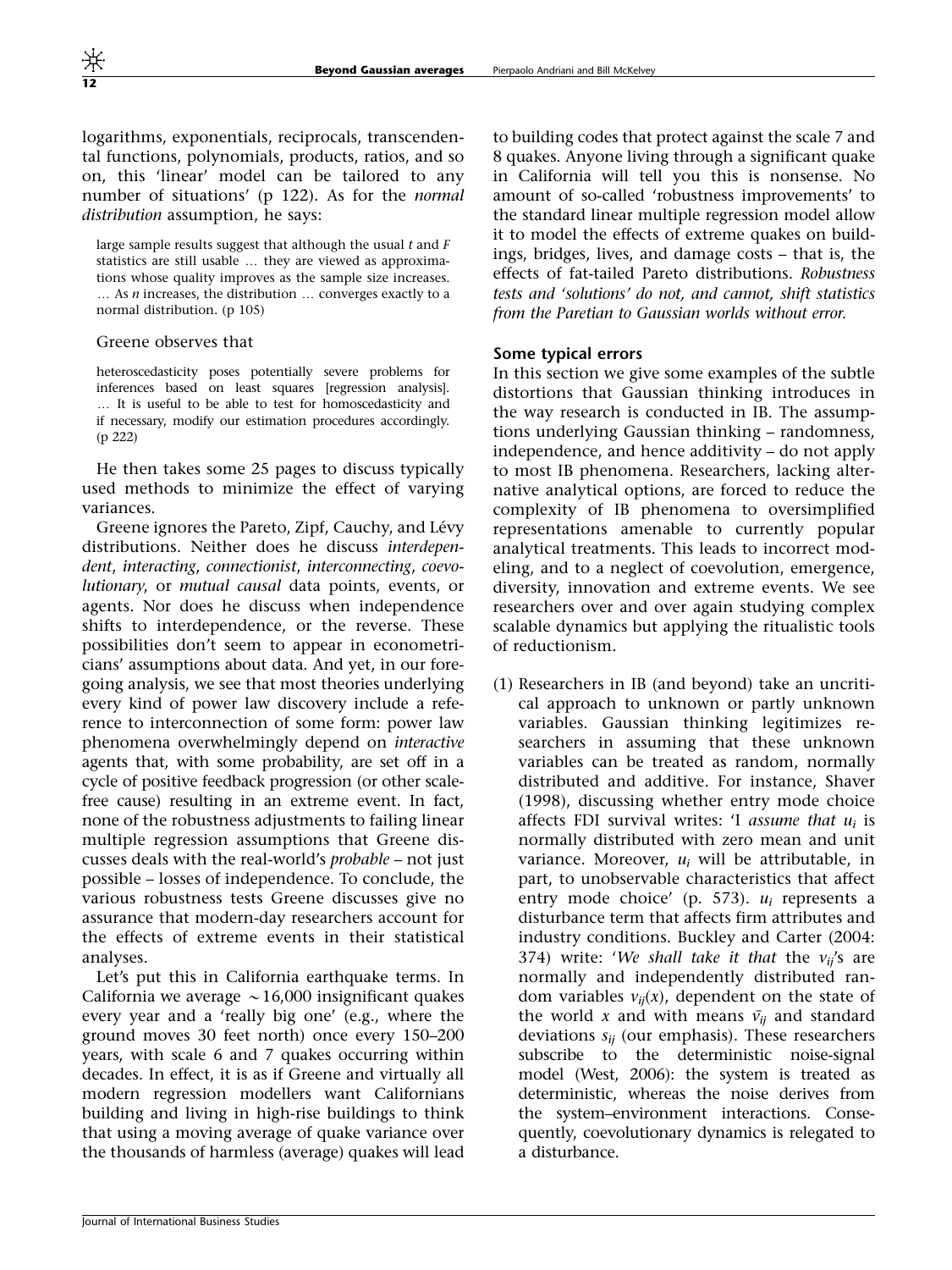(2) Reality is conveniently linearized, but the implications are not discussed. Take for instance Buckley and Carter (2004: 376) on knowledge combination in MNEs. They write:

However, no single individual holds all of the firm's knowledge, so that strategic managers are not the only active deliberative agents. The participants each act on their own initiative in response to unfolding particular circumstances, insofar as they are the individuals with the best knowledge of these circumstances. Thus the firm does not comprise a single entrepreneur, but instead is a team of entrepreneurs, ... a coalition of active agents.

Treating the firm as 'a team of entrepreneurs' allows them to reduce the complexity of a firm's knowledge to the sum of the contributions of each 'entrepreneur'. But it buries the potential coevolutionary positive feedback or other scalability dynamics in the i.i.d. assumption. The fact that knowledge at the firm level is usually an emergent property from a group of individuals rather than an i.i.d. agent is not discussed. Hence Gaussian thinking may obscure emergent nonlinear dynamics.

- (3) Reliance on Gaussian thinking masks the intrinsic diversity of IB phenomena. Many Gaussian-based analyses represent an extremely simplified version of the field, as, for instance, when they simplify the field of entry mode into a third country to the simple dichotomy of greenfield vs acquisition (Harzing, 2002). For the sake of analytical treatment, important but scarcely quantifiable options, such as joint ventures and mixed mode, are neglected. The IB field has all to gain from adopting a 'long tail' view (Anderson, 2006). Anderson's research demonstrates that focusing on average events in markets leads to a minimum common denominator view of markets and competition. Once the focus shifts to the 'long tail' of a Pareto distribution of product sales, a large diversity of consumer preferences and consequent changes in business strategy come to light.
- (4) There is uncritical acceptance that the task of IB strategy scholars consists in 'regressing a measure of performance on the strategy choice of a group of firms. The coefficient estimate of the strategy choice variable has then been used to identify superior strategies' (Shaver, 1998: 571).
	- (a) Even if one accepts the research validity of this approach, it still means little to the practitioner. Translating from statistical to

individual case validity means accepting that the world offers a finite number of options, that the occurrences of the options are repeatable, and that the options are independent. Researchers assume rather than demonstrate this. Given the aforementioned global tensions and lowered connectivity costs, this assumption is especially unlikely to be true in IB.

- (b) Researchers don't seem to be particularly concerned about the emergence of new strategies. New strategies emerge as outliers in the tail of the distribution, and acquire legitimacy by diffusing in progressively larger samples of the population. Gaussian thinking masks the emergence of new strategies. The practice of giving advice to managers on the basis of statistical relevance offers dubious usefulness. By focusing on the center of the distribution, Gaussian thinking hides the emergence of innovation out in the tail.
- (5) Reliance on the Gaussian approach masks extreme events, such as the emergence of new strategies.

In this paper we offer a methodological antidote to 'Gaussianism'. Researchers will object that Paretian science is at best an interesting promise without practical mathematical tools and that we indicate the limitations of existing frameworks without offering realistic and practical alternatives. We respond that fractal calculus (although much more complex and considerably less developed than corresponding traditional calculus) is a valid platform to describe fractal phenomena (West et al., 2003).

## Redirecting management research

On 9 January 1857 a 7.9 magnitude quake occurred in California, stretching 220 miles along the San Andreas Fault. At one point, the part of California west of the fault moved 30 feet north. Californians are still waiting for the next 'big one'. The cost of the scale 6.7 Northridge quake in 1994 – local to the LA area with visible earth movement of a few inches – was \$44 billion, with 51 people killed, 9000 injured, and 22,000 left homeless. A scale 8 quake is roughly 30 times larger! The really big ones in financial markets occurred in 1929 and 1987 – some 60 years apart. But just since 1987 we have had other extreme events: the Asian crisis of 1997, the Russian meltdown of 1998, the burst of the dotcom bubble and ensuing Parmalat and Enron et al. collapses in 2001–2003, and the recent subprime-mortgage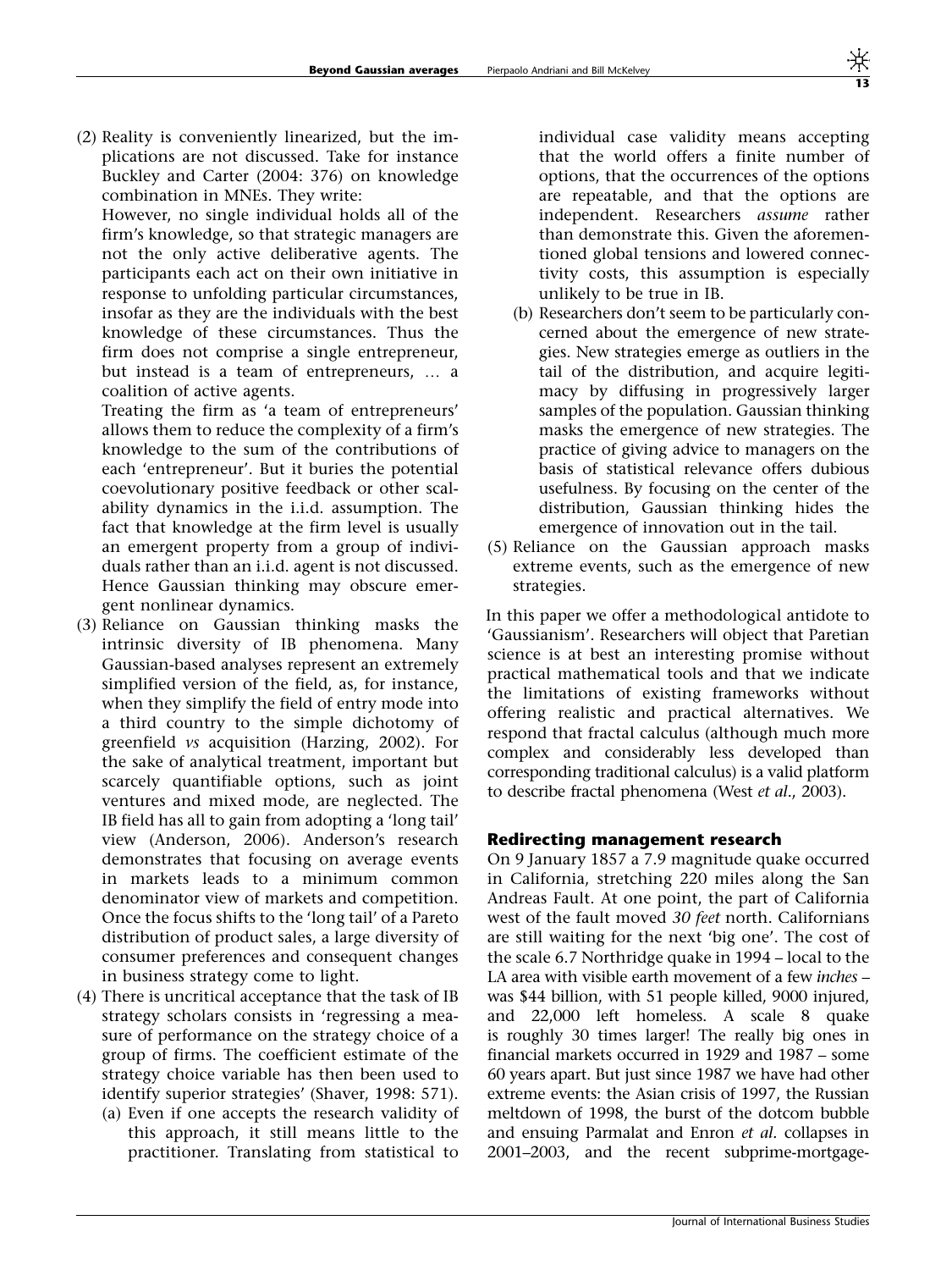induced volatility of 2007, with multibillions lost each time. These are the negative ones. We also have multibillion dollar positive events such as Microsoft, GE, Intel, eBay, Google, the growing economic dominance of China, offshoring in India, growth in private equity buyouts, and so on.

## What basis for truth claims, if not 'normal' science statistics?

#### Traditional justification logic and normal statistics

Instead of seeing extreme variance in managementrelated regression functions as something to use robustness techniques to eradicate, we suggest that a more sensible approach is to draw on the way that physicists and engineers handle Newtonian mechanics vs relativity theory. Their world changes depending on the speed at which phenomena are moving. On earth, theories and methods consistent with Newtonian mechanics remain valid. As objects approach the speed of light, theories and methods consistent with relativity theory apply. For earthbound scientists and engineers, however, the 'old' Newtonian mechanics applies best.

For global research the 'new' is more relevant than the 'old'. For us, old is Gaussian-based; new is Paretian-based science. Our world changes depending on tension and low-cost-connection effects that make the new more likely than the old. But, we agree, the old is still present under low-tension conditions. Even so, a more sensible approach for global studies is to begin each study with the following test:

- (1) Given proof of independence; use normal statistics: the old.
- (2) in the absence of proof of independence, assume interdependence, use Pareto and powerlaw thinking: the new.

We believe this test is vitally important in IB research, and also in other kinds of social and management research. The ten examples of power law phenomena detailed earlier include the possibility of an extreme event stemming from interdependence among agents. Ranging from language down to organizational decision events, we find it hard to argue that these and similar power law dynamics do not pervade IB and most other management arenas. This doesn't mean extreme events occur all the time, everywhere. But it does mean that some probability of the tension-induced benefit of positive or risk of negative extremes is present all the time and everywhere.

Finally, there is a figure/ground reversal. Current methodology takes the null hypothesis as: phenomena are i.i.d. until proven otherwise (current practice mostly assumes away the problem). Given the pervasive international tensions we discussed earlier, the null assumption for international (and domestic) research should be one of interdependence until proof of independence obtains.

## **Discussion**

Many management scholars have pointed to the growing disjunction between multiparadigmatic 'science' appearing in journals and practitioneroriented writing (e.g., Lawler et al., 1985; Brief and Dukerich, 1991; Anderson et al., 2001; Rynes et al., 2001; McKelvey, 2003a, 2006; Bennis and O'Toole, 2005; Ghoshal, 2005; Van de Ven and Johnson, 2006). We suggest that the fundamental problem stems from favoring Gaussian over Pareto distributions. Virtually all of the statistics-based journal research rests on assumptions of independent events (i.i.d.) and Gaussian distributions. In obvious contrast, if one scans 'business media' books, such as Peters and Waterman (1982), O'Reilly and Pfeffer (2000), Collins (2001), and so on, one sees that most of the cases and stories are about extreme events – successes or failures; they are seldom about 'averages'. Add to this list cases used in classrooms and the books describing extreme events we mention at the outset. No wonder there is a disjunction: managers live in the world where extremes matter as much or more than i.i.d.; researchers use i.i.d.-based statistics to report findings about averages. Evidence suggests that most extremes are due to interdependency effects.

People lacking personal experience with extreme events may think averages are acceptable substitutes. People hit by Hurricane Katrina or the Indian Ocean tsunami, or who live through earthquakes in Turkey or Japan, floods along the Danube or Ganges, or survive an avalanche in the Alps think differently. Natural extremes seem mostly negative. Business extremes are both positive and negative. Early employees at Microsoft have one view of an extreme; those who were at Enron see theirs rather differently. Scholars need to step beyond the idea that studying averages is the only 'good' science, is the only method relevant to good management research, and is what offers something useful to managers. Sometimes yes, but we think mostly no for management researchers. Needless to say, this is an empirical question. We argue that tension forces setting up the conditions of Per Bak's (1996) self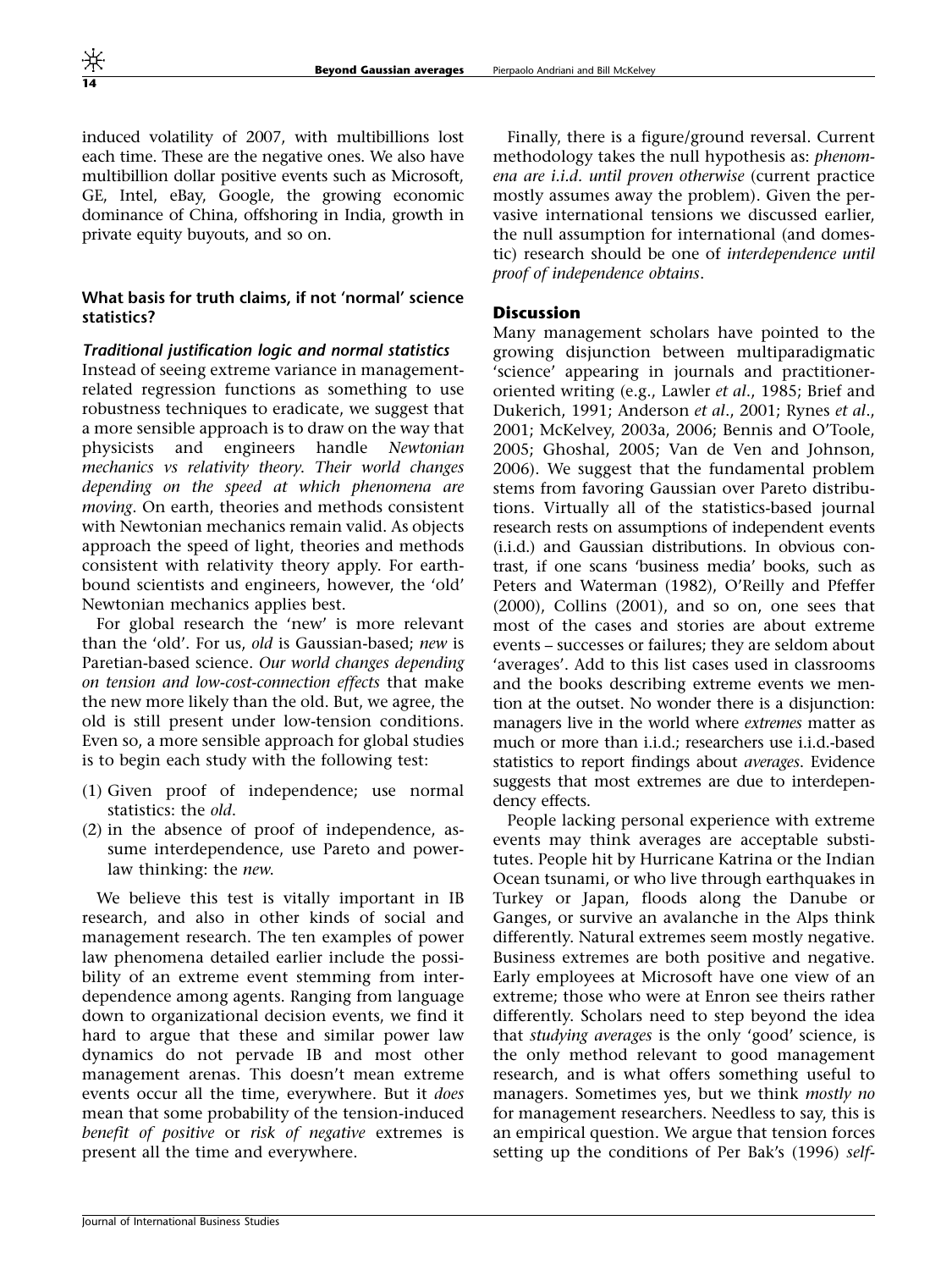organized criticality shift firms from i.i.d. to multiplicative to interactive causal dynamics.

To bolster our argument that international business research needs to attend to the consequences of interactive as well as i.i.d. events, we start by listing over 80 kinds of power law phenomenon (in Table 1). In Nature, they range from atomic and microbiological to galactic fractals; over 40 are social and/or organizational. We describe 10 social and organizational power laws in more detail. Power law research is an aspect of natural and even social science that has barely seeped into international business or management research – though we mention Mason Haire's application of the square-cube law to organizations in 1959. We are especially critical of the standard practice of using robustness methods (Greene, 2002) to conveniently sweep Paretian phenomena under the rug, so to speak, and continue with Gaussian analyses and statistics.

Our review of power law phenomena significantly challenges the prevailing assumption about the independence of data points. Once i.i.d. collapses, and interdependence or interaction occurs, then the seeds of power law formations are planted. It is just a matter of time, just a matter of probability, for interactive events to progress into an extreme event. As long as researchers look at the real world through the 'normal' statistics lens – which means they have to make the i.i.d. assumption – the result will be Gaussian science and with it a denial of extreme events, a denial of (nearly) infinite variance, a denial of unstable means – adding up to denial of Pareto distributions. All of these denials act to narrow confidence intervals and allow researchers falsely to claim statistical significance and then assert their truth claims. This has produced many irrelevant and erroneous results, but bolsters discipline legitimacy.

We propose the obvious solution of adding, and then stressing more heavily, disciplines where emergent extreme phenomena, rather than averages, are dominant features. We mention two of these, complexity and earthquake science. Lessons from complexity science are conjoined with econophysics and power laws, and thus embedded throughout our paper. From earthquake science, we draw parallel application areas, each of which offers a different perspective and approach for studying extreme events, including prediction and protection (we detail this in Andriani and McKelvey, 2005). Each application area calls for a different kind of management and IB research. A number of these already appear in the Meyer et al. (2005) article (also

detailed in Andriani and McKelvey, 2005). Other examples are Perrow (1984) and Marcus and Nichols (1999) – nuclear reactors – and Haunschild and Sullivan (2002) – airline accidents – though these studies do not quite get to power law effects.

One of the lessons from earthquake science is that instead of lumping *all* earthquakes together, they study separate samples of scale 7s, 8s or 9s. In point of fact, we have a large collection of case studies that are studies of extremes – those mentioned in the business media books above and also in many of the MBA teaching cases. We even have multiple studies of single extremes – parallel to a sample of scale 8s – e.g., Enron, GE, IBM, Intel, Li Fang, Parmalat, Salim Group, Xerox. With narrowed samples of similar extremes, small-sample nonparametric methods are highly appropriate. Starbuck (no date) presents 59 slides suggesting other ways of 'Learning from Extreme Cases', as he puts it.

We note that 50% of the power law findings we list are from highly respected natural sciences. In no way do we want to suggest that effective science epistemology be replaced by one-off case studies or the antiscience leanings of postmodernists (Holton, 1993; Koertge, 1998; McKelvey, 2003b). Earthquake science is a fully legitimate 'hard' science. We can learn from it how to conduct an effective science about extreme IB, management, or organizational phenomena.

Numerous conditions hold where natural data points do remain i.i.d.: for example, atoms and most molecules don't study, relate to, look at, or learn from, other atoms or molecules. Sometimes, however, the imposition of energy past some critical point – we discuss changes occurring at the first critical value of an imposed force – turns even independent natural science data points into interactive ones.<sup>10</sup> In natural science, perhaps, scientists should still start with the null condition of i.i.d. But in social science, where people do look at each other, do talk to each other, do learn from each other, do influence each other, etc., it seems to us that the null condition is one of interdependence. Researchers should start with this assumption. They should start with the idea in mind that extreme events are a natural part of the social world.

No statistical findings, therefore, should be accepted into the IB, organizational, or management received view if they gain significance via some assumption device by which extreme events and (nearly) infinite variance are ignored.

IB is exposed more than any other management domain to the multiple tensions of changes in geographical, political, sociological, cultural and business environments. These tensions increase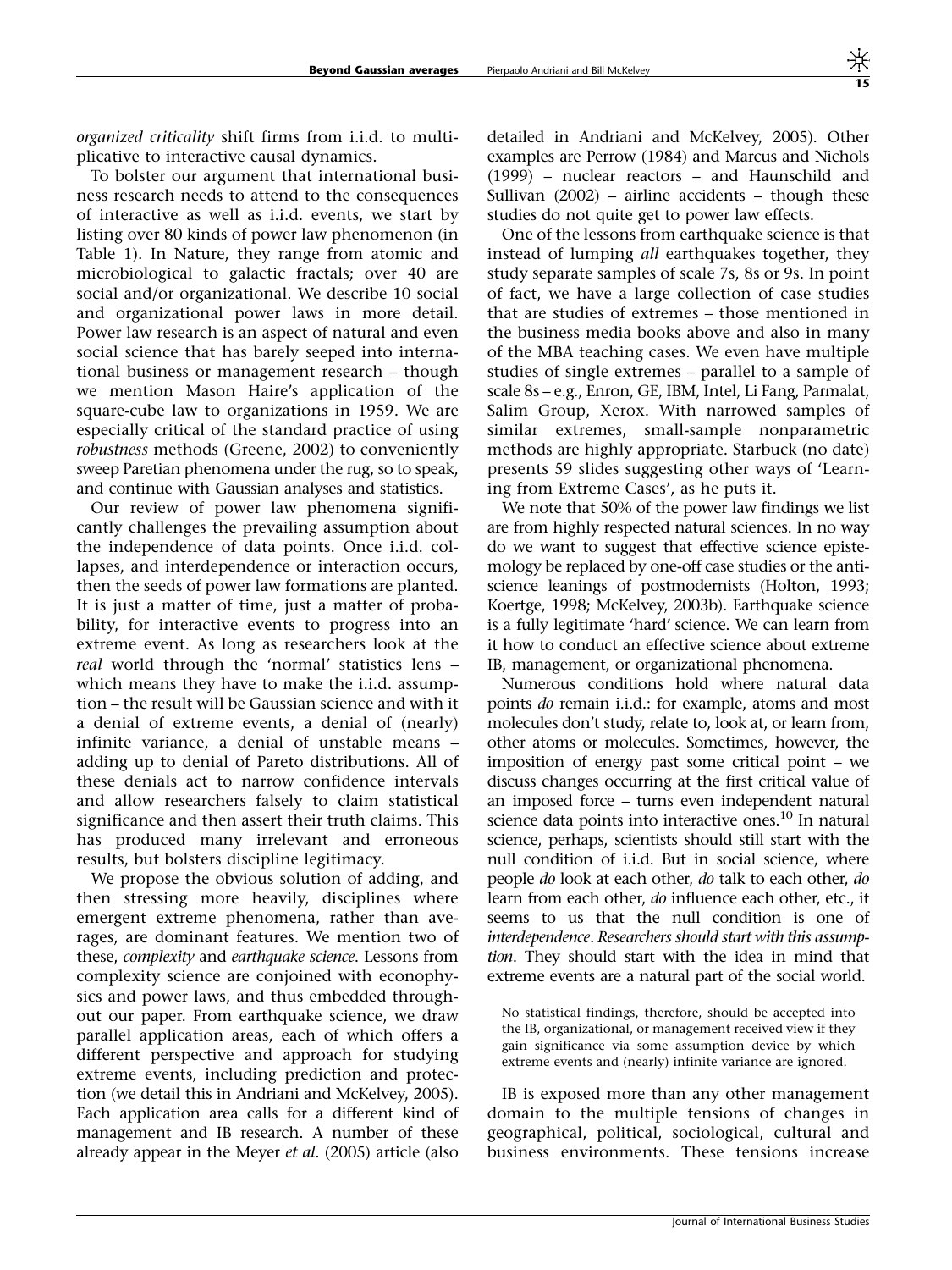connectivities across many different and once separated areas of business practice. Such interdependencies call for research methods substantially different from traditions rooted in linear science, conventional epistemologies and Gaussian statistics. We agree with Buckley and Lessard (2005) when they argue that there is a 'missing middle' of IB theory, and that the void should filled by 'a community of scholars that cuts across disciplines and levels with a shared core'. To be IB-relevant, however, these scholars need new approaches that fully embrace the diversity, complexity and scalability of the connectivity-dominated phenomena that constitute contemporary IB. Methods have to be rooted in dynamic network theory (Newman et al., 2006) and have to make better sense of extreme events induced by increased environmental tension. In sum, we think that IB is a natural candidate for Pareto-type thinking, and that there is no other field in management studies that could profit from it more than IB.

#### Acknowledgements

We wish to thank two JIBS reviewers, Arie Y. Lewin for his encouragement and guidance and many other colleagues for their encouragement, comments, and advice on this project. Needless to say, errors remaining are ours.

### Notes

<sup>1</sup>In order: Peters and Waterman (1982); Robison (1986); Tichy and Sherman (1994); Bredeson (1999); O'Reilly and Pfeffer (2000); Collins (2001); Fusaro and Miller (2002); Burgelman (2002); Horcajo (2005); Newhouse (2007).

<sup>2</sup>A fractal is 'a rough or fragmented geometric shape that can be subdivided in parts, each of which is (at least approximately) a reduced copy of the whole' (Mandelbrot and Hudson, 2004: 121). Similarity across scale is called 'self-similarity'.

#### **References**

- Abbott, A. (2001) Time Matters, University of Chicago Press: Chicago, IL.
- Abrams, D.M. and Strogatz, S.H. (2003) 'Modelling the dynamics of language death', Nature 424(6951): 900.
- Adamic, L.A. and Huberman, B.A. (2000) 'The nature of markets in the World Wide Web', Quarterly Journal of Electronic Commerce 1(1): 5–12.
- Aiello, W., Chung, F. and Lu, L. (2000) 'A random graph model for massive graphs', Proceedings of the 32nd Annual ACM Symposium on Theory of Computing, ACM Press: Portland, OR, pp: 171–180.
- Albert, R., Jeong, H. and Barabási, A.-L. (1999) 'Diameter of the World Wide Web', Nature 401(6749): 130–131.
- Anderson, C. (2006) The Long Tail, Random House Business Books: London.

<sup>3</sup>Our discussion of the organizational and managerial implications of scale-free theory appears elsewhere because of obvious space limitations; see Andriani and McKelvey (2007).

<sup>4</sup>'Agent' refers to semi-autonomous entities (i.e., 'parts' of systems), such as atoms, molecules, biomolecules, organelles, organs, organisms, species, processes, people, groups, firms, industries, etc.

<sup>5</sup>This is the most comprehensive list of power law phenomena across all sciences to date.

<sup>6</sup>While it appears so in the few words we show, word usage is not a function of word length overall.

<sup>7</sup>TWAs are relatively self-contained economic and social units, calculated by dividing a national territory into units that maximize internal home-to-work commuting and minimize inter-TWA commuting (ISTAT, 1997). TWAs represent an algorithmic way to define the micro-units of analysis of economic geography and economic sociology. In Italy TWAs are organized into a taxonomy (Sforzi, 1990; Cannari and Signorini, 2000) that divides the agglomerations into two groups: industrial-cluster-based (type D) and non-clusterbased (type A) agglomerations. The classification ranks industrial agglomerations according to the probability of including within their boundary an industrial cluster. The theoretical ground for this work is rooted in the Neo-Marshallian theory of industrial clusters (Storper, 1997). Type D:  $r=0.997$ ,  $P<0.0001$ , slope  $\beta=$  $-0.995$ . Type A: r=0.995, P<0.0001, slope  $\beta = -0.997$ .

<sup>8</sup>Actually, 'we would fix, sell, or close' (Tichy and Sherman, 1994: 108).

 $<sup>9</sup>$ Quoted in West and Deering (1995: 83).</sup>

<sup>10</sup>A classic form of this, known as the 'Bose-Einstein condensate,' explains the onset of superconductivity: at the tension limit – in this case because of extreme cold – particles shift from independence to interactivity, thereby allowing superconductivity. For more, see: [www document] http://en.wikipedia.org/wiki/ Bose-Einstein\_condensate (accessed 30 March 2007).

- Anderson, N., Herriot, P. and Hodgkinson, G.P. (2001) 'The practitioner–researcher divide in industrial work and organizational (IWO) psychology', Journal of Occupational and Organizational Psychology 74(4): 391–411.
- Anderson, P.W. (1997) 'Some Thoughts About Distribution in Economics', in W.B. Arthur, S.N. Durlauf and D.A. Lane (eds.), The Economy as an Evolving Complex System II, Addison-Wesley: Reading, MA, pp: 565–567.
- Andriani, P. (2003a) The emergence of self-organisation in social systems: the case of the geographic industrial clusters', Unpublished PhD dissertation, Durham Business School, University of Durham, Durham, UK.
- Andriani, P. (2003b) 'Using Complexity Theory to Define Industrial Clusters', in E. Mitleton-Kelly (ed.), Complex Systems and Evolutionary Perspectives of Organisations, Elsevier: Oxford, pp: 127–146.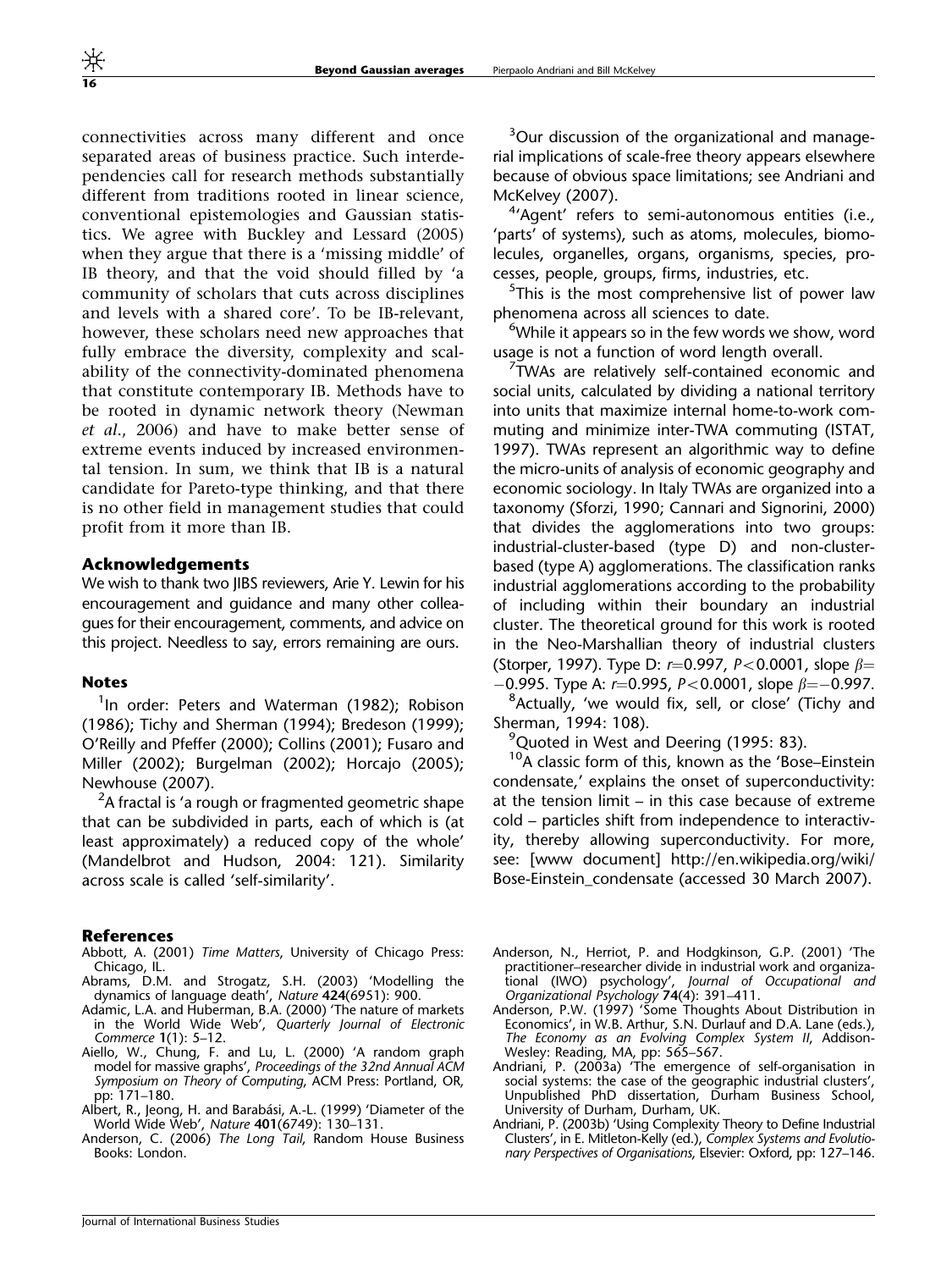17

- Andriani, P. and McKelvey, B. (2005) 'Beyond Gaussian averages: redirecting management research toward extreme events and power laws', Academy of Management Annual Conference, Honolulu, HA, http://www.dur.ac.uk/resources/ dbs/faculty/working-papers/BeyondGaussianAverages19Jun06. pdf (accessed 27 September 2007).
- Andriani, P. and McKelvey, B. (2007) 'Extremes, power laws, and scale-free dynamics in organizations: theory and research implications', Academy of Management Annual Conference, Philadelphia, PA, August.
- Auerbach, F. (1913) 'Das Gesetz der Bevolkerungskoncentration', Petermanns Geographische Mitteilungen 59(1): 74-76.
- Axtell, R.L. (2001) 'Zipf distribution of US firm sizes', Science 293(5536): 1818–1820.
- Bak, P. (1996) How Nature Works: The Science of Self-Organized Criticality, Copernicus: New York.
- Bak, P. and Sneppen, K. (1993) 'Punctuated equilibrium and criticality in a simple model of evolution', Physical Review Letters 71(24): 4083-4086.
- Baldwin, C.Y. and Clark, K.B. (2000) Design Rules: The Power of Modularity, MIT Press: Cambridge, MA.
- Ball, P. (2004) Critical Mass: How One Thing Leads to Another, Farrar, Straus & Giroux: New York.
- Barabási, A.-L. (2002) Linked: The New Science of Networks, Perseus: Cambridge, MA.
- Barabási, A.-L. and Bonabeau, E. (2003) 'Scale-free networks', Scientific American 288(May): 60-69.
- Barabási, A.-L., Albert, L., Jeong, H. and Bianconi, G. (2000) 'Response to: 'Power-law distribution of the World-Wide Web' (by L.A. Adamic and B.A. Huberman)', Science 287(5461): 2115a.
- Baryshev, Y. and Teerikorpi, P. (2002) Discovery of Cosmic Fractals, World Scientific: River Edge, NJ.
- Battiston, S. and Catanzaro, M. (2003) 'Statistical properties of corporate board and director networks', Working paper, Laboratoire de Physique Statistique ENS, Paris.
- Baum, J.A.C. and Silverman, B.S. (2001) 'Complexity, Attractors and Path Dependence and Creation in Technological Evolution', in R. Garud and P. Karnoe (eds.), Path Dependence and Creation, Lawrence Erlbaum: Mahwah, NJ, pp: 169–209.
- Bennis, W.G. and O'Toole, J. (2005) 'How business schools lost their way', Harvard Business Review 83(5): 96–104.
- Bettencourt, L.M.A., Lobo, J. and Strumsky, D. (2005) 'Invention in the city: increasing returns to scale in metropolitan patenting', Working paper, Harvard Business School, Boston, MA.
- Bigger Jr, J.T., Steinman, R.C., Rolnitzky, L.M., Fleiss, J.L., Albrecht, P. and Cohen, R.J. (1996) 'Power law behavior of RR-interval variability in healthy middle-aged persons, patients with recent acute myocardial infarction, and patients with heart transplants', Circulation 93(12): 2142-2151.
- Braybrooke, D. and Lindblom, C.E. (1963) A Strategy of Decision, Free Press: New York.
- Bredeson, C. (1999) The Challenger Disaster, Enslow: Berkeley Heights, NJ.
- Brief, A.P. and Dukerich, M. (1991) 'Theory in Organizational Behavior: Can it be Useful?', in B.M. Staw (ed.) Research in Organizational Behavior, Vol. 13, JAI Press, Inc.: Greenwich, CT, pp: 327–352.
- Brock, W.A. (2000) 'Some Santa Fe scenery', in D. Colander (ed.) The Complexity Vision and the Teaching of Economics, Edward Elgar: Cheltenham, pp: 29–49.
- Brú, A., Albertos, S., Luis Subiza, J., García-Asenjo, J.L. and Brú, I. (2003) 'The universal dynamics of tumor growth', Biophysical Journal 85(5): 2948–2961.
- Buchanan, M. (2000) Ubiquity: The Science of History ... or Why the World Is Simpler Than We Think, Weidenfeld & Nicolson: London.
- Buchanan, M. (2004) 'Power laws and the new science of complexity management', Strategy+Business 34(Spring): 70–79.
- Buckley, P.J. and Carter, M.J. (2004) 'A formal analysis of knowledge combination in multinational enterprises', Journal of International Business Studies 35(5): 371–384.
- Buckley, P.J. and Ghauri, P.N. (2004) 'Globalisation, economic geography and the strategy of multinational enterprises', Journal of International Business Studies 35(2): 81–98.
- Buckley, P.J. and Lessard, D.R. (2005) 'Regaining the edge for international business research', Journal of International Business Studies 36(6): 595–599.
- Burgelman, R.A. (2002) Strategy is Destiny, Free Press: New York.
- Camacho, J. and Solé, R.V. (1999) 'Scaling and Zipf's Law in ecological size spectra', Working paper, Santa Fe Institute: Santa Fe, NM.
- Cannari, L. and Signorini, L.F. (2000) 'Nuovi Strumenti per la Classificazione dei Sistemi Locali', in L.F. Signorini (ed.), Modelli di Sviluppo Locale, Meridiana: Roma, pp: 123–151.
- Carneiro, R.L. (1987) 'The evolution of complexity in human societies and its mathematical expression', International Journal of Comparative Sociology 28(2–3): 111–128.
- Carreras, B.A., Newman, D.E., Dobson, I. and Poole, A.B. (2004) 'Evidence for self-organized criticality in a time series of electric power system blackouts', IEEE Transactions on Circuits and Systems 1 51(9): 1733-1740.
- Casti, J.L. (1994) Complexification, Abacus: London.
- Cederman, L.E. (2003) 'Modeling the size of wars: from billiard balls to sandpiles', American Political Science Review 97(1): 135–150.
- Cilliers, P. (1998) Complexity and Postmodernism, Routledge: London.
- Clementi, F. and Gallegati, M. (2005) 'Pareto's Law of Income Distribution: Evidence for Germany, the United Kingdom, and the United States', in A. Chatterjee, S. Yarlagadda and B.K. Chakrabarti (eds.) Econophysics of Wealth Distributions, Springer: Milan, Italy, pp: 3–14.
- Cohen, M.D., March, J.G. and Olsen, J.P. (1972) 'A garbage can model of organizational choice', Administrative Science Quarterly 17(1): 1–25.
- Collins, J. (2001) Good to Great, HarperBusiness: New York.
- Cook, W., Ormerod, P. and Cooper, E. (2004) 'Scaling behaviour in the number of criminal acts committed by individuals', Journal of Statistical Mechanics: Theory and<br>Experiment [www document] http://www.iop.org/EJ/ Experiment [www document] http://www.iop.org/EJ/ article/1742-5468/2004/07/P07003/jstat4\_07\_p07003.html (accessed 31 March 2007).
- Delli Gatti, D., Di Guilmi, C., Gaffeo, E. and Gallegati, M. (2004) 'Bankruptcy as an exit mechanism for systems with a variable number of components', Physica A 334(1–3): 8–13.
- De Vany, A. (2004) Hollywood Economics, Routledge: New York.
- de Solla Price, D.J. (1965) 'Networks of scientific papers', Science 149(3683): 510–515.
- Dezsö, Z., Almaas, E., Lukács, A., Rácz, B., Szakadát, I. and Barabási, A.-L. (2006) 'The dynamics of information access on the Web', Physical Review E 73(6): 066132 (6 pages).
- Diatlov, V. (2005) 'Information technology in practice of organising', Unpublished PhD dissertation, School of Management, University of Southampton, Southampton, UK.
- Dumé, B. (2005) 'Global terrorism follows a power law', Physicsweb (February): 1–2, [www document] http://physicsweb. org/articles/news/9/2/6/1. (accessed 31 March 2007).
- Ebel, H., Mielsch, L.-I. and Bornholdt, S. (2002) 'Scale-free topology of e-mail networks', Physical Review E 66(3): 035103 (4 pages).
- Estoup, J.B. (1916) Gammes Stenographiques, Institut Stenographique de France: Paris.
- Faloutsos, M., Faloutsos, P. and Faloutsos, C. (1999) 'On powerlaw relationships of the Internet topology', ACM SIGCOMM Computer Communication Review 29(4): 251–262.
- Fusaro, P.C. and Ross, M.M. (2002) What Went Wrong at Enron, Wiley: New York.
- Gardner, M. (1978) 'White and brown music, fractal curves and 1/f fluctuations', Scientific American 238(4): 16–32.
- Gell-Mann, M. (2002) 'What is Complexity?', in A.Q. Curzio and M. Fortis (eds.), Complexity and Industrial Clusters, Physica-Verlag: Heidelberg, pp: 13–24.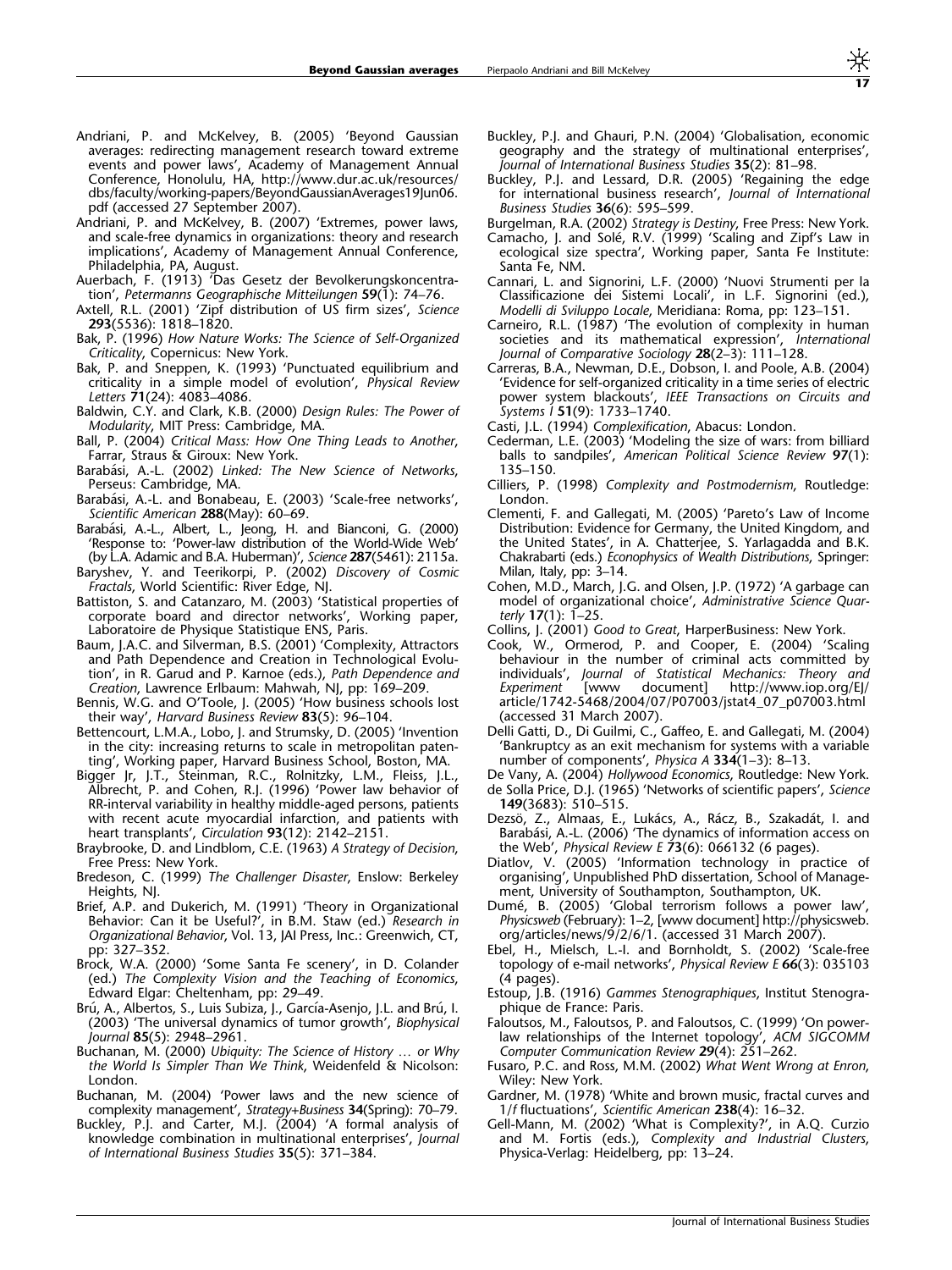- Ghoshal, S. (2005) 'Bad management theories are destroying good management practices', Academy of Management Learning and Education 4(1): 75–91.
- Goldberger, A.L., Rigney, D.R. and West, B.J. (1990) 'Chaos and fractals in human physiology', Scientific American 262(2): 42–49.
- Greene, W.H. (2002) Econometric Analysis, 5th edn, Prentice-Hall: Englewood Cliffs, NJ.
- Gunz, H., Lichtenstein, B.B. and Long, R. (2001) 'Self-organization in career systems: a view from complexity science', Management **5**(1): 63-88.
- Gutenberg, B. and Richter, R.F. (1944) 'Frequency of earthquakes in California', Bulletin of the Seismological Society of America 34(4): 185–188.
- Hackett, A.P. (1967) 70 Years of Best Sellers, 1895–1965, Bowker: New York.
- Haire, M. (1959) 'Biological Models and Empirical Histories of the Growth of Organizations', in M. Haire (ed.), Modern Organization Theory, Wiley: New York, pp: 272–306.
- Harzing, A.W. (2002) 'Acquisitions vs greenfield investments: international strategy and management of entry modes', Strategic Management Journal 23(3): 211-227.
- Haskell, J.P., Ritchie, M.E. and Olff, H. (2002) 'Fractal geometry predicts varying body size scaling relationships for mammal and bird home ranges', Nature 418(6897): 527–530.
- Haunschild, P.R. and Sullivan, B.N. (2002) 'Learning from complexity: effects of prior accidents and incidents on airlines' learning', Administrative Science Quarterly 47(4): 609–643.
- Hegyi, G., Néda, Z. and Santos, M.A. (2007) 'Wealth distribution and Pareto's law in the Hungarian medieval society<br>Iwww documentl http://arxiv.org/abs/physics/050904 [www document] http://arxiv.org/abs/physics/0509045 (accessed 27 September 2007).
- Holland, J.H. (1988) 'The Global Economy as an Adaptive System', in P.W. Anderson, K.J. Arrow and D. Pines (eds.), The Economy as an Evolving Complex System, Addison-Wesley: Reading, MA, pp: 117–124.
- Holton, G. (1993) Science and Anti-Science, Harvard University Press: Cambridge, MA.
- Horcajo, X. (2005) 'Tangento' en Parmalat? La Investigación del caso Parmalat, HTML document available from Amazon.com.
- Hughes, D., Paczuski, M., Dendy, R.O., Helander, P. and McClements, K.G. (2003) 'Solar flares as cascades of reconnecting magnetic loops', Physical Review Letters 90(13): 131101.
- Hughes, D.W. and Nathan, H.W. (1994) 'The distribution of asteroid sizes and its significance', Planetary and Space Science 42(4): 291–295.
- ISTAT INdS (1997) I Sistemi Locali del Lavoro, Vol. 10, Argomenti, ISTAT: Roma.
- Jenkinson, I.R. (2004) 'Book review of Handbook of Scaling Methods in Aquatic Ecology (L. Seuront and P.G. Strutton, eds.)', Journal of Plankton Research 26(5): 585-587
- Kauffman, S.A. (1995) At Home in the Universe, Oxford University Press: Oxford, UK.
- Kaye, B. (1993) Chaos and Complexity, VCH: New York.
- Kirchgaessner, S. and Kelleher, E. (2005) 'UK bombs drive insurance debate', Financial Times Europe Monday, July 11, p: 5.
- Koertge, N. (1998) A House Built on Sand: Exposing Postmodernist Myths about Science, Oxford University Press: New York.
- Krugman, P. (1996) The Self-Organizing Economy, Blackwell: Malden, MA.
- Lawler, E.E., Mohrman Jr, A.M., Mohrman, S.A., Ledford Jr, G.E. and Cummings, T.G. (1985) Doing Research that is Useful for Theory and Practice, Lexington Books: New York.
- Lee, Y., Amaral, L.A.N., Canning, D., Meyer, M. and Stanley, H.E. (1998) 'Universal features in the growth dynamics of complex organizations', Physical Review Letters 81(15): 3275–3278.
- Levy, S. and Donhowe, G. (1962) 'Exploration of a biological model of industrial organization', Journal of Business  $35(4)$ : 335–342.
- Levy, M. and Solomon, S. (1997) 'New evidence for the powerlaw distribution of wealth', Physica A 242(1-2): 90-94.
- Liljeros, F., Edling, C.R., Amaral, L.A.N., Stanley, H.E. and Aberg, Y. (2001) 'The web of human sexual contacts', Nature 411(6840): 907–908.
- Lindblom, C.E. (1959) 'The science of 'muddling through'', Public Administration Review 19(2): 79–88.
- Lotka, A.J. (1926) 'The frequency distribution of scientific productivity', Journal of the Washington Academy of Sciences  $16(12): 317 - 323.$
- Luscombe, N.M., Qian, J., Zhang, Z., Johnson, T. and Gerstein, M. (2002) 'The dominance of the population by a selected few: power-law behaviour applies to a wide variety of genomic properties', Genome Biology 3(8): research004.1research004.7.
- Mandelbrot, B.B. (1983) The Fractal Geometry of Nature, Freeman: New York.
- Mandelbrot, B.B. and Hudson, R.L. (2004) The (Mis)Behavior of Markets, Profile: London.
- Mantegna, R.N. and Stanley, H.E. (2000) An Introduction to Econophysics, Cambridge University Press: Cambridge, UK.
- Marcus, A.A. and Nichols, M.L. (1999) 'On the edge: heeding the warnings of unusual events', Organization Science  $10(4)$ : 482–499.
- Marsili, M. and Zhang, Y.-C. (1996) 'Probabilistic fragmentation and effective power law', Physical Review Letters 77(17): 3577–3580.
- McKelvey, B. (2003a) 'From Fields to Science', in R. Westwood and S. Clegg (eds.), Debating Organization, Blackwell: Oxford, UK, pp: 47–73.
- McKelvey, B. (2003b) 'Postmodernism vs Truth in Management Theory', in E. Locke (ed.) Research in the Sociology of Organizations, Vol. 21 Elsevier Science: Amsterdam, NL, pp: 113–168.
- McKelvey, B. (2006) 'Comment on Van De Ven and Johnson's "Engaged scholarship": Nice try, but...', Academy of Management Review 31(4): 822-829.
- Meyer, A.D., Gaba, V. and Colwell, K.A. (2005) 'Organizing far from equilibrium: non-linear change in organizational fields', Organization Science 16(5): 456–473.
- Mintzberg, H. and McHugh, A. (1985) 'Strategy formation in an adhocracy', Administrative Science Quarterly 30(2): 160–197.
- Mintzberg, H., Ahlstrand, B. and Lampel, J. (1998) Strategy Safari, Pearson Education: London.
- Mirowski, P. (1989) More Heat Than Light, Cambridge University Press: Cambridge, UK.
- Moss, S. (2002) 'Policy analysis from first principles', Proceedings of the National Academy of Sciences 99(Suppl. 3): 7267–7274.
- Nagel, K. and Paczuski, M. (1995) 'Emergent traffic jams', Physical Review E 51(4): 2909–2918.
- Nahshoni, E., Adler, E., Laniado, S. and Keren, G. (1998) 'Fractal organization of the pointwise correlation dimension of the heart rate', Med Hypotheses 51(5): 367-376.
- Nekola, J.C. and Brown, J.H. (2007) 'The wealth of species: ecological communities, complex systems and the legacy of Frank Preston', Ecology Letters 10(3): 188–196.
- Newhouse, J. (2007) Boeing vs Airbus, Knofp: New York.
- Newman, M.E.J. (2001) 'The structure of scientific collaboration networks', Proceedings of the National Academy of Sciences 98(2): 404–409.
- Newman, M.E.J. (2005) 'Power laws, Pareto distributions and Zipf's law', Contemporary Physics 46(5): 323–351.
- Newman, M., Barabási, A.-L. and Watts, D.J. (eds.) (2006) The Structure and Dynamics of Networks, Princeton University Press: Princeton, NJ.
- Nicolis, G. and Prigogine, I. (1989) Exploring Complexity, Freeman: New York.
- O'Reilly, C.A. and Pfeffer, J. (2000) Hidden Value, Harvard Business School Press: Boston, MA.
- Ormerod, P. (1994) The Death of Economics, Wiley: New York.
- Pareto, V. (1897) Cours d'Economie Politique, Rouge: Paris.
- Perrow, C. (1984) Normal Accidents, Basic Books: New York.